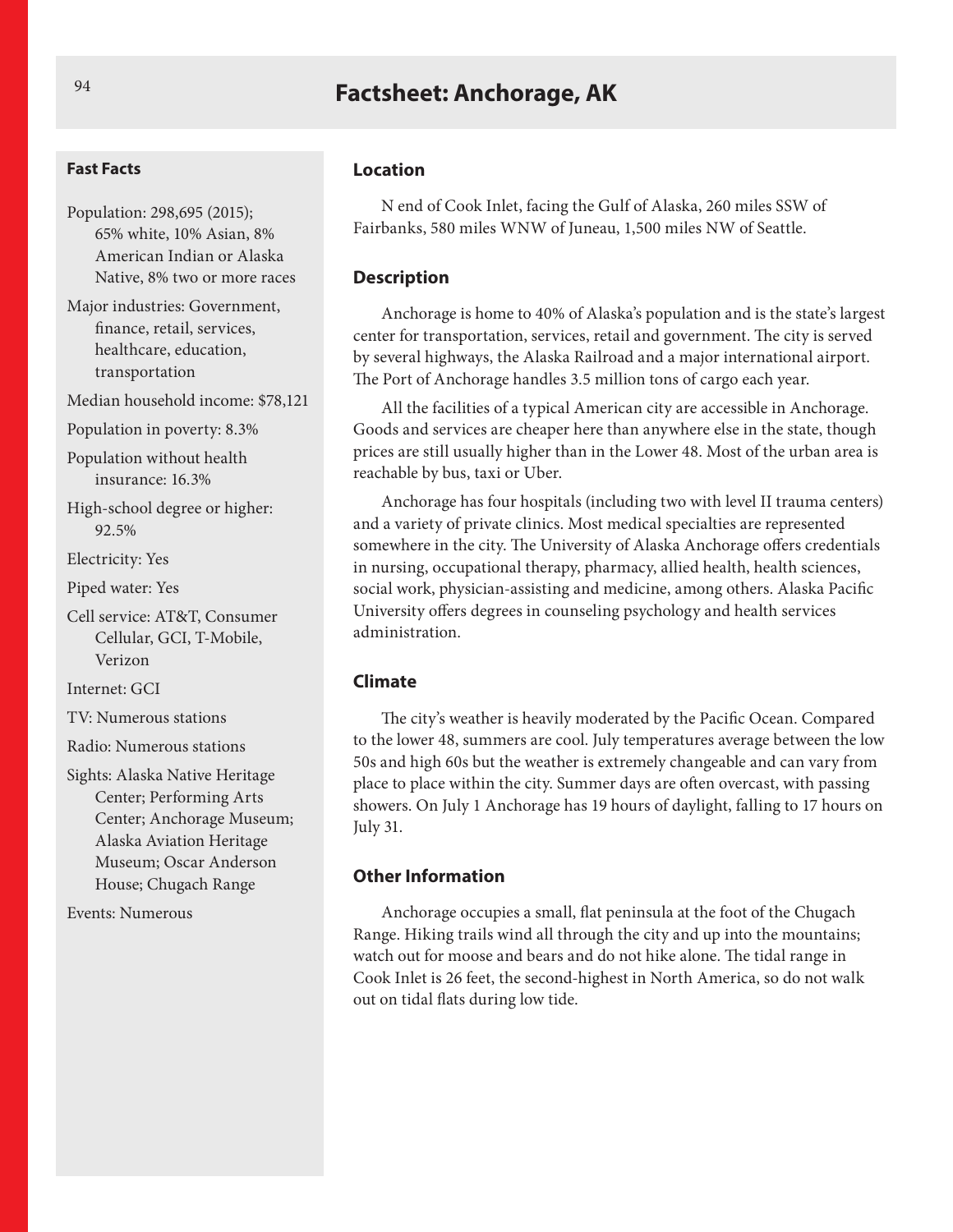Arctic Ocean coast, 720 miles N of Anchorage, 320 miles N of the Arctic Circle. Barrow is the northernmost community in the United States.

### **Description**

Barrow is a regional center for government and healthcare services and provides education for the surrounding area up to the community-college level. It has no road access to the rest of the state but is well-connected by air. The population is roughly 2/3 Iñupiat, with a scattering of other races. Services are limited: there is a public library (Tuzzy Library), three grocery stores and a number of restaurants (Brower's, Northern Lights, Osaka's, Sam & Lee's and East Coast Pizza are all recommended). The high school and Ilisagvik College both have gyms. Taxis are available on call and through a courtesy phone at the airport. Prices for most goods and services are very high.

Samuel Simmonds Memorial Hospital (SSMH) serves the entire North Slope region. It provides all basic services: dentistry, ER (including a Level IV trauma center), eye care, a lab, medical imaging, pharmacy and physical therapy. The hospital hosts specialty clinics, bringing in experts from the south to provide occasional extra services. SSMH runs its own air ambulance service.

## **Climate**

The overall climate in Barrow is cold, dry, and often very windy. Average temperatures in July vary between the low 30s and high 40s, but extremes can be much hotter or colder than the average. Snow can fall at any time of year. During July the town experiences continuous 24-hour daylight.

#### **Other Information**

Local laws permit the importation and possession of alcohol but forbid its sale.

Locals often travel via four-wheeler, snowmachine or boat. Be cautious about long-distance excursions, since the weather can change without warning. Watch out for polar bears.

#### **Fast Facts**

Population: 4,384 (2015); 64% Alaska Native (Iñupiat)

Major industries: Government, healthcare, education, subsistence hunting and fishing

Median household income: \$82,976

Population in poverty: 12.3%

Population without health insurance: 30.7%

High-school degree or higher: 82.7%

Electricity: Yes

Piped water: Yes

Cell service: AT&T, GCI (2G network), Verizon

Internet: GCI. Internet is available but very slow.

TV: None

Radio: KBRW-AM (Local and variety); KBRW-FM (public radio)

- Sights: Point Barrow; Iñupiat Heritage Center; Whalebone Monument
- Events: Kivgiq (Messenger Feast) in January; Piuraagiaqta (Spring Festival) in April; Nalukataq (Blanket Toss Celebration) in June; Independence Day on July 4; Whaling in October; Qitik (Eskimo Games) in December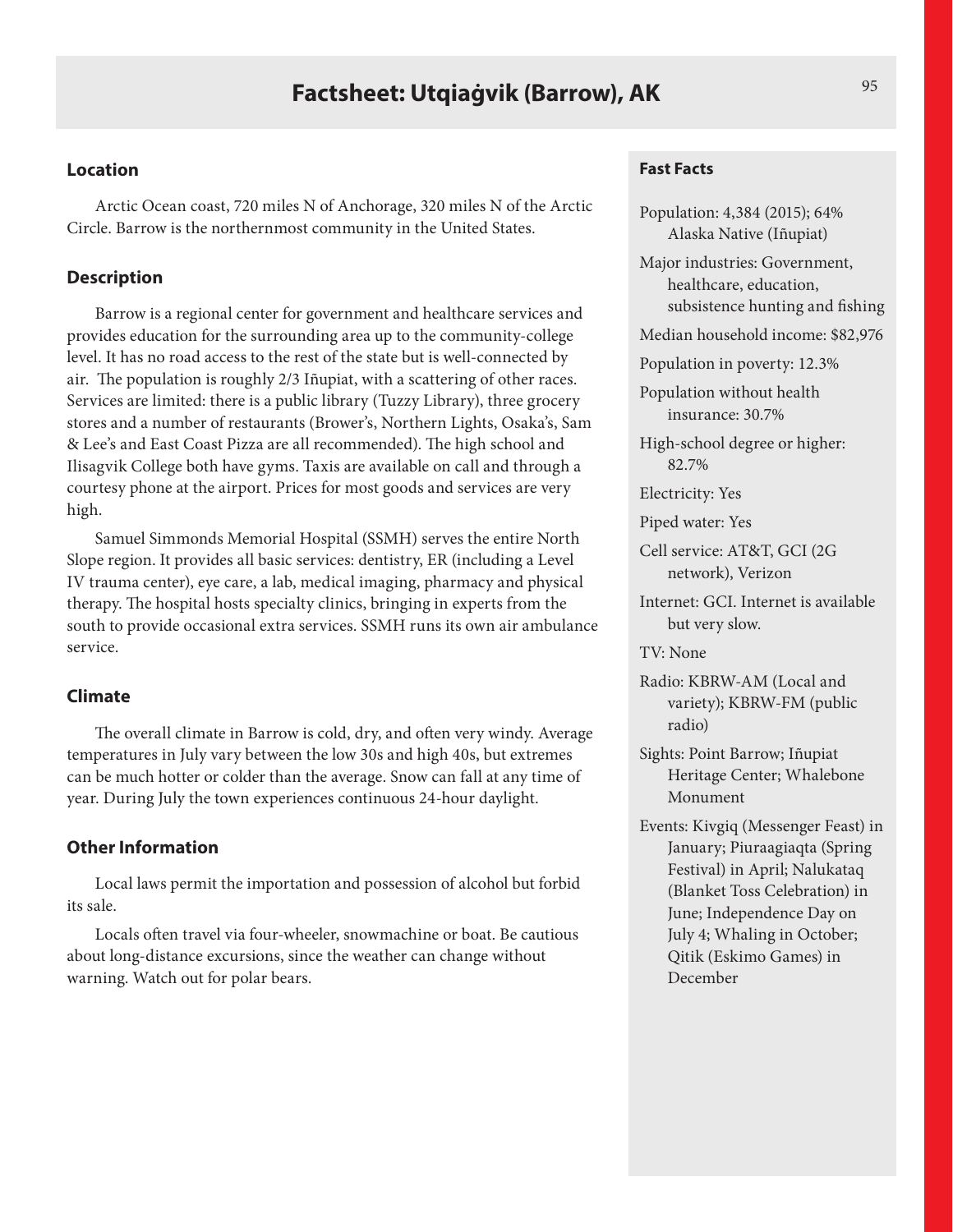# **Factsheet: Bethel, AK**

#### **Fast Facts**

- Population: 6,450 (2015); 62% Alaska Native
- Major industries: Government, healthcare, retail, subsistence hunting and fishing
- Median household income: \$78,190
- Population in poverty: 12.3%

Population without health insurance: 17.5%

High-school degree or higher: 90.2%

Electricity: Yes

Piped water: Yes

- Cell service: GCI. Very limited Verizon service is available in a few spots.
- Internet: GCI. Internet is available but wi-fi is limited.

TV: KYUK-LD (Public television)

- Radio: KYUK (Public radio); KYKD (Christian); KEDI (Local and variety)
- Sights: Alaska Territorial Guard Memorial; Yupiit Piciryarait Cultural Center

Events: Kuskokwim 300 dogsled race in January; Camai Festival in March; Bethel Fair in August; Saturday Market

#### **Location**

Kuskokwim River Delta, 400 miles W of Anchorage, 50 miles NE of the Bering Sea.

## **Description**

Bethel is the regional hub for the deltas of the Yukon and Kuskokwim rivers, providing services to about 50 rural villages. It is not connected to the road network but has transport access via the Kuskokwim River and a sizable modern airport. The population is heavily Alaska Native (Yup'ik). Bethel has a variety of restaurants (MudHut, Baba's, Dimitri's, Sam's, Chopstix, Connie's and Brother's Pizza are all recommended). There are grocery stores and laundromats (which only take quarters), as well as a movie theater, a gym and a public library with wi-fi. Taxis are readily available and there is a public bus. Prices are somewhat higher than in Anchorage.

The town has one general hospital (Yukon-Kuskokwim Delta Regional Hospital) with an ER, pharmacy, physical therapy center, lab, x-ray facilities and specialty clinics in dentistry, optometry and behavioral health. It has wards for pediatrics, obstetrics and adult surgery. The Qavartarvik Hostel provides temporary accommodation for patients from surrounding villages.

#### **Climate**

Bethel is damp and windy, receiving a lot of precipitation from the Bering Sea. Average temperatures in July range between the high 40s and low 60s, with frequent fog and showers. In early July the town experiences 24 hour daylight, declining to 20-hour days by the end of the month.

#### **Other Information**

Since 2015 it has been legal to purchase alcohol within the town limits, but don't bring any with you.

The area around Bethel is flat and extremely wet, with thousands of lakes and ponds, so expect a lot of mosquitoes. Salmon migrate through the area in late summer and there may be wild berries. Watch out for bears. Many residents travel by boat, four-wheeler and snowmachine.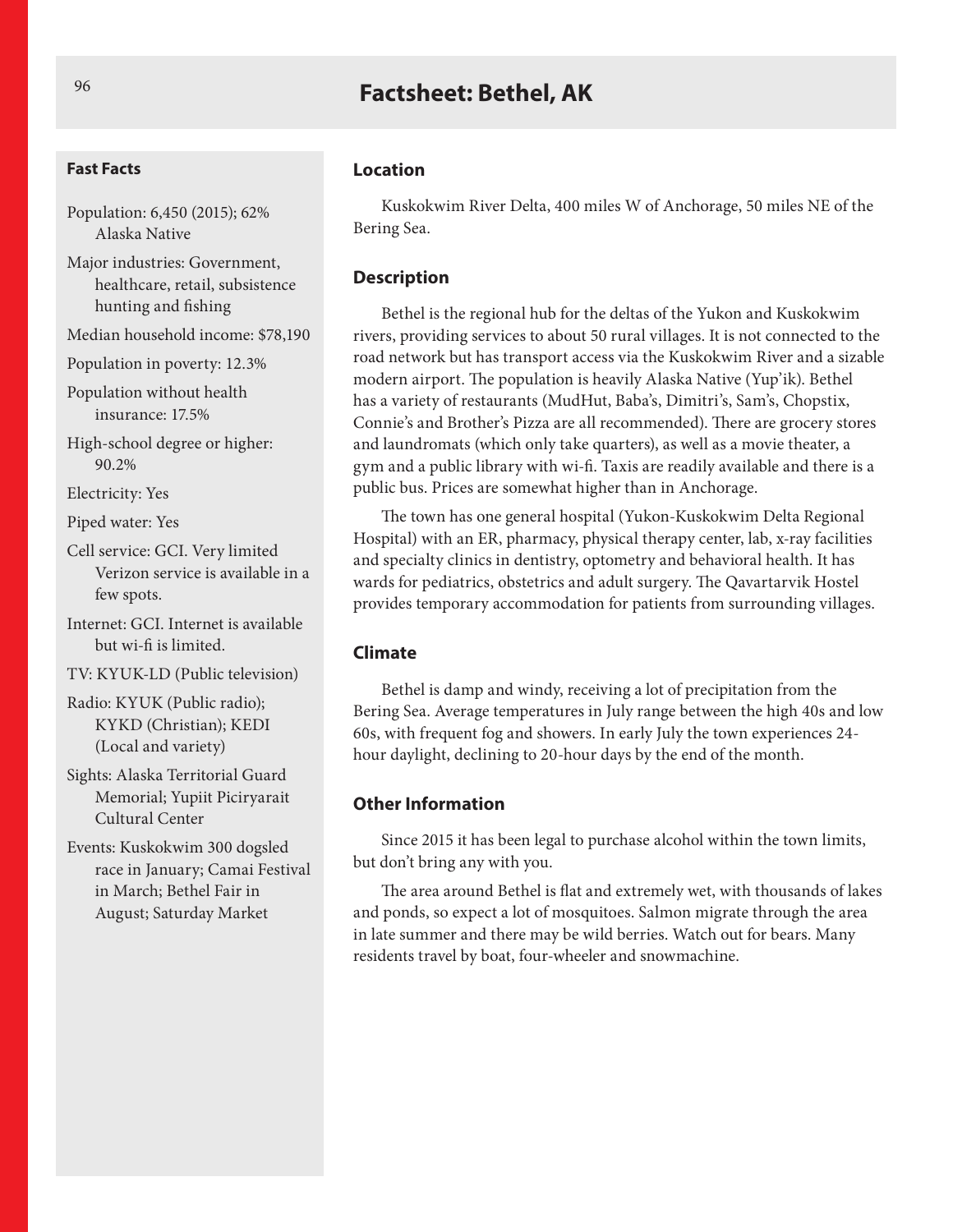On the Copper River where it joins with Klutina River, along the Old Richardson Highway in Southcentral Alaska. 200 miles E of Anchorage, 260 miles S of Fairbanks.

#### **Description**

Copper Center was initially settled as a stop for prospectors on their way to the Klondike and the Copper River basin. Since the creation of Wrangell-St. Elias National Park and Preserve in 1980, Copper Center has served as one of the gateways for visitors entering the massive national park.

There are not many entertainment options in the town, though the Copper River Princess Wilderness Lodge has a restaurant and lounge, gift shop, and espresso bar. Prices are slightly higher than Anchorage.

The nearest healthcare provider is Cross Road Medical Center, located 15 miles north in Glenallen. It is an outpatient clinic, providing acute and chronic care as well as preventive health screening and education. For advanced care, patients are transported to hospitals in Anchorage. Also in the area is the Copper River Native Association, providing primary care, behavioral health, and dental care to the region's Native population.

#### **Climate**

Average temperatures in July range from mid 40s to low 70s, with rain every few days. Daylight lasts from around 4:30 AM until 11 PM.

## **Other Information**

The Copper River Basin is a beautiful area with many surrounding trails. Wrangell-St. Elias, the largest national park in the US, offers great views. In the summer there are guided fishing and rafting trips available on the various remote rivers.

#### **Fast Facts**

Population: 328 (2010); 48% white, 41% Alaska Native

Major industries: Construction, accommodation & food services, retail

Median household income: \$43,125

Population in poverty: 4.5%

Population without health insurance: 32.2%

High-school degree or higher: 82%

Electricity: Yes

Piped water: Yes

Cell service: AT&T, Consumer Cellular, GCI (2G), T-Mobile, Verizon

Internet: GCI

TV: None

Radio: None

Sights: Copper River Basin, Wrangell-St. Elias National Park and Preserve

Events: None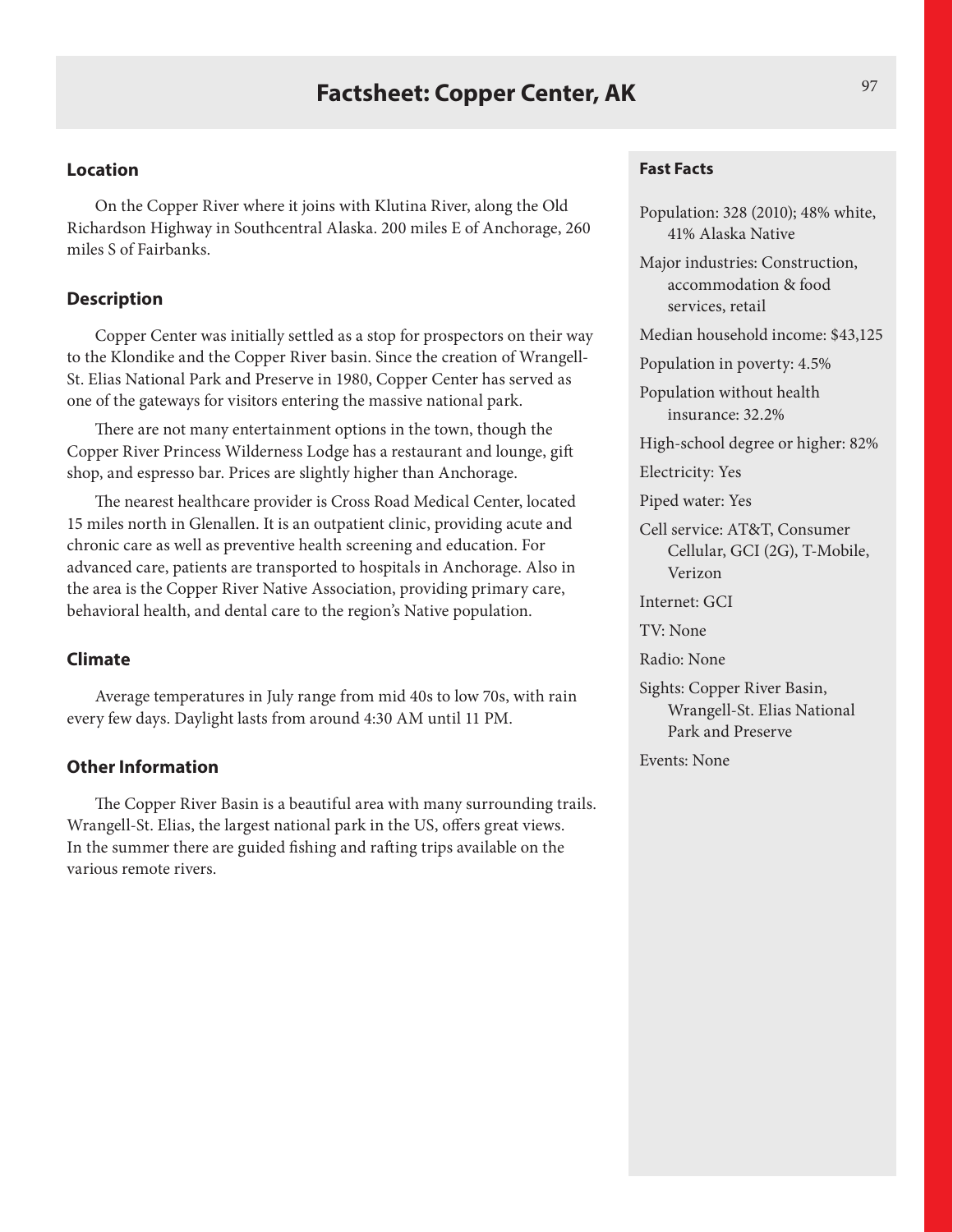## **Factsheet: Cordova, AK**

#### **Fast Facts**

- Population: 2,196 (2015); 91% white
- Major industries: Fishing
- Median household income: \$93,750

Population in poverty: 2.4%

Population without health insurance: 30.8%

High-school degree or higher: 89.0%

Electricity: Yes

Piped water: Yes

Cell service: GCI (2G network); Verizon

Internet: GCI

TV: None

Radio: KLAM (classic rock/ country/talk); KCDV (mix); KCHU (public radio)

Sights: Cordova Center; Cordova Historical Museum; Ilanka Cultural Center; glaciers

Events: Iceworm Festival in February; Shorebird Festival in May; Wild Salmon Festival in July

#### **Location**

Coast of Prince William Sound, 150 miles ESE of Anchorage, 45 miles SSE of Valdez.

#### **Description**

Commercial fishing is Cordova's only major industry; about half the households in town engage in some aspect of fish processing. The Copper River Highway extends 50 miles east of the town but does not connect with any other road. Cordova is served by commercial and charter aircraft, charter boat and ferry.

The brand-new Cordova Center includes a wi-fi-equipped library, performing arts venue, historical museum and community education facilities. The town also has a gym and pool. Stores, restaurants and a variety of churches are available. Prices are somewhat higher than in Anchorage.

All medical services in Cordova are located at the Cordova Community Medical Center, which contains 1. a primary care clinic, 2. an acute care and emergency hospital with facilities for radiology, lab tests and physical therapy, 3. Sound Alternatives, which provides mental health and substance abuse counseling, and 4. a long-term care facility.

#### **Climate**

Cordova is located at the foot of the Chugach mountains, which trap and cool humid winds coming off the Pacific. As a result the town receives a huge amount of precipitation, averaging 125 rainy days each year. July temperatures are fairly consistently in the 50s, with little variation. On July 1 Cordova experiences 19 hours of sunlight per day, dropping to 17 hours on July 31.

#### **Other Information**

There is a 6% sales tax.

The area around Cordova is wilderness, with excellent hiking and kayaking opportunities. Practice good wilderness safety while out of town.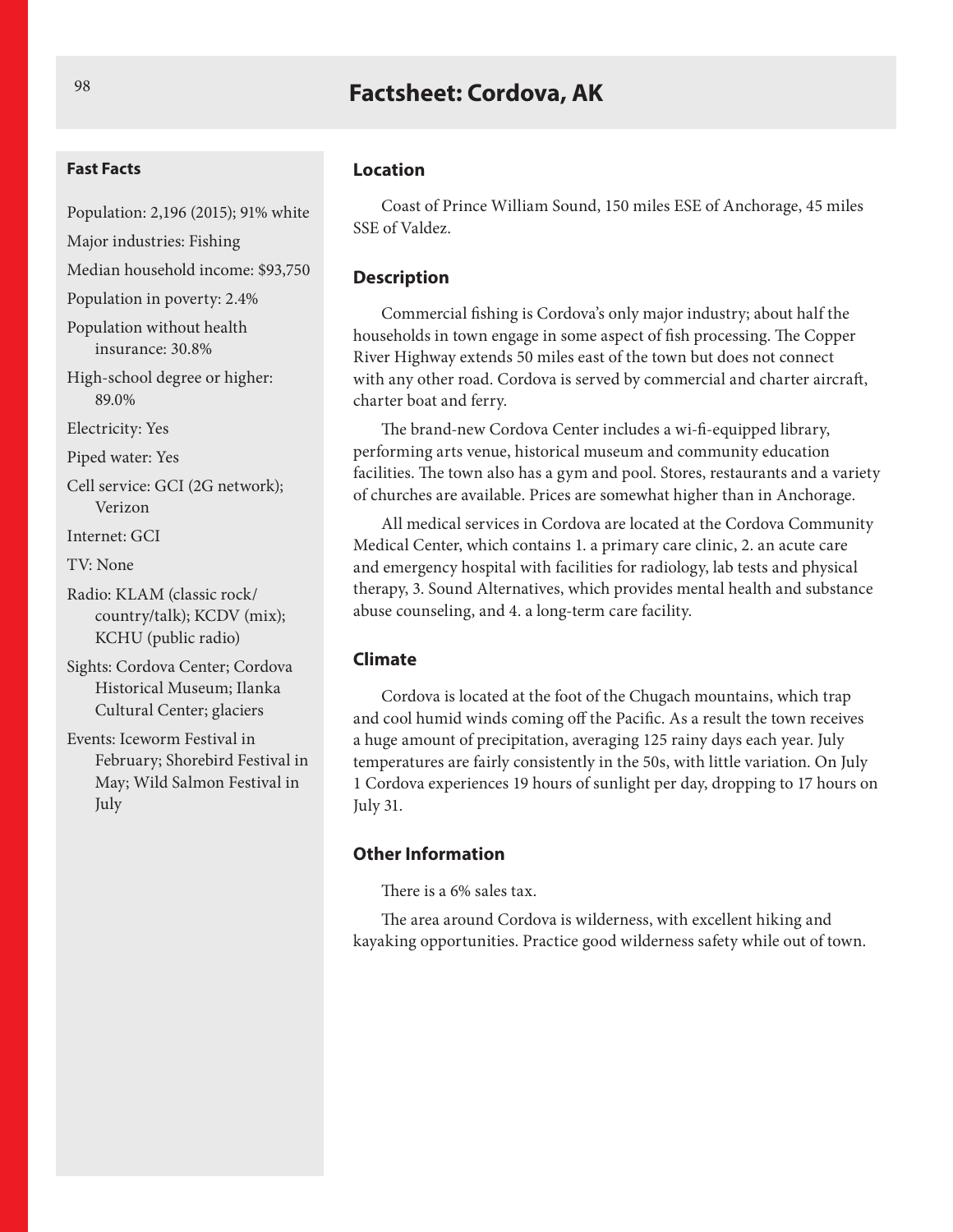W side of Prince of Wales Island, Southeast Alaska, 720 miles SE of Anchorage, 220 miles S of Juneau, 120 miles W of the Canadian border.

## **Description**

Craig is the largest city on Prince of Wales Island and is accessible by Alaska Airlines flight or a ferry from any nearby port. It has a rich fishing history and is home to multiple harbors as it's located on the coast.

Tourism is a big industry in Craig, and visitors will find a few restaurants, a general store, two banks, a library, and an outdoor outfitter. Free Wi-Fi is available at restaurants such as Papa's Pizza and the Hill Bar, and there is a public gym available for use. Prices are comparable to Anchorage's.

PeaceHealth Medical Group is the only medical provider in Craig. The clinic is staffed by a family physician, an acute care nurse practitioner, and a registered nurse. Visiting specialists in pediatrics, gynecology, cardiology, psychiatry, and surgery come periodically.

## **Climate**

The island has a temperate rainforest climate with weather that varies from day to day and shoreline to alpine. Summer temperatures range from high 40s to high 70s, with around 17 hours of daylight.

## **Other Information**

Prince of Wales Island hosts a huge network of forests, trails, and mountains. There is an abundance of exploration opportunities, including public use cabins, kayaking and canoeing, ATV excursions, salmon and halibut charters, bear and deer hunting, Alaska Native cultural tours, etc. Be aware of the many black bears that live around Craig.

#### **Fast Facts**

- Population: 1,201 (2010); 67% White, 18% Alaska Native
- Major industries: Agriculture, forestry, fishing and hunting, retail, education
- Median household income: \$63,229
- Population in poverty: 16.8%

Population without health insurance: 26.1%

- High-school degree or higher: 89.7%
- Electricity: Yes
- Piped water: Yes
- Cell service: AT&T, Consumer Cellular, GCI (talk and text), T-Mobile

Internet: GCI

TV: None

- Radio: KGTW (country); KRBD (public radio)
- Sights: Tongass National Forest, El Capitan Cave, Various lakes and trails
- Events: Memorial Day marathon, 4th of July celebrations, Hydaburg Culture Camp in July, Arts and seafood festival in August, Salmon derby, Harvest Festival in October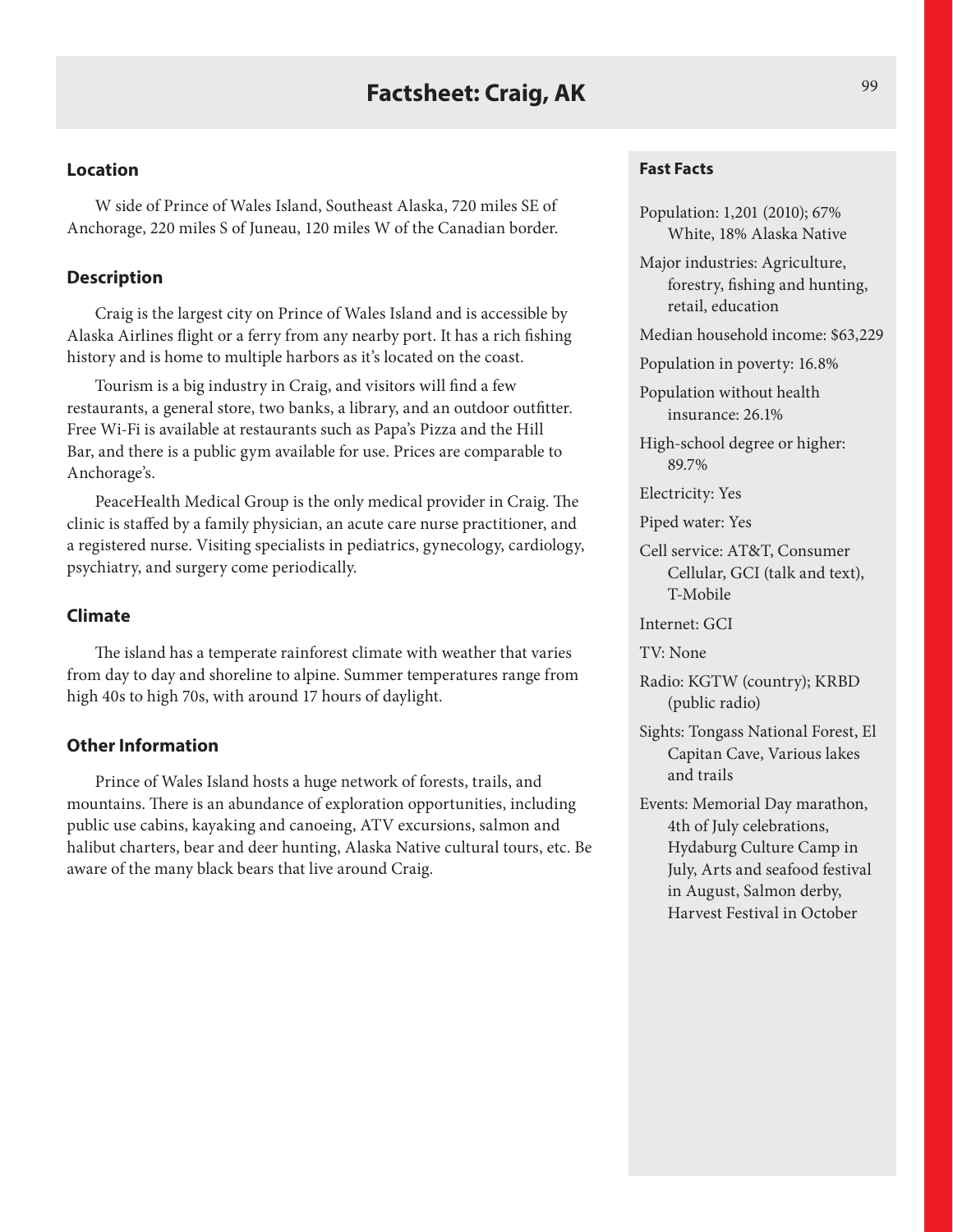## **Factsheet: Delta Junction, AK**

#### **Fast Facts**

Population: 934 (2016); 88% white

Major industries: Government, healthcare & social assistance, retail

Median household income: \$76,667

Population in poverty: 11%

Population without health insurance: 22.5%

High-school degree or higher: 94%

Electricity: Yes

Piped water: Yes

Cell service: AT&T, Consumer Cellular, GCI (2G network), T-Mobile, Verizon

Internet: GCI

TV: None

Radio: KIAO (religious)

Sights: Big Delta State Historical Park, Ritka's Roadhouse, Sullivan Roadhouse Historical Museum, Moose Lake

Events: Highway's End Farmers Market on Wednesdays and Saturdays in the summer, Frontier Days festival on Memorial Day, Deltana Fair in August

#### **Location**

Near the confluence of the Delta River and the Tanana River, 300 miles N of Anchorage, 95 miles SE of Fairbanks, 200 miles S of the Arctic Circle.

#### **Description**

Delta Junction is located in the fertile Tanana River Valley and surrounded by three spectacular mountain ranges. It is located along the Alaska Highway and is home to Ft. Greely and the Pogo Gold Mine.

There are a few restaurants, coffee shops, and a library. Jitter Junction is a popular drive-up coffee stand. Due to limited options, most residents travel 1.5 hours north to Fairbanks to purchase most goods and services. Prices are moderately high.

Interior Alaska Medical Clinic provides healthcare for the area. They provide primary care, urgent care, lab services, and radiology services. It is staffed by a PA and a CNP. Family Medical Center also provides primary care to Delta Junction. The town also has ambulances to transport seriously ill individuals to hospitals in Fairbanks.

#### **Climate**

Delta Junction is known as the "Windy City" by some and sees July temperatures between low 50s and low 70s.

#### **Other Information**

There are several recreation sites nearby for camping, picnics, fishing, and hiking. Lost Lake Trail leads to Moose Lake where moose are known to go early in the morning or before sunset. Wildlife viewing of bison and migrating sandhill cranes can also be excellent in the Delta Junction area.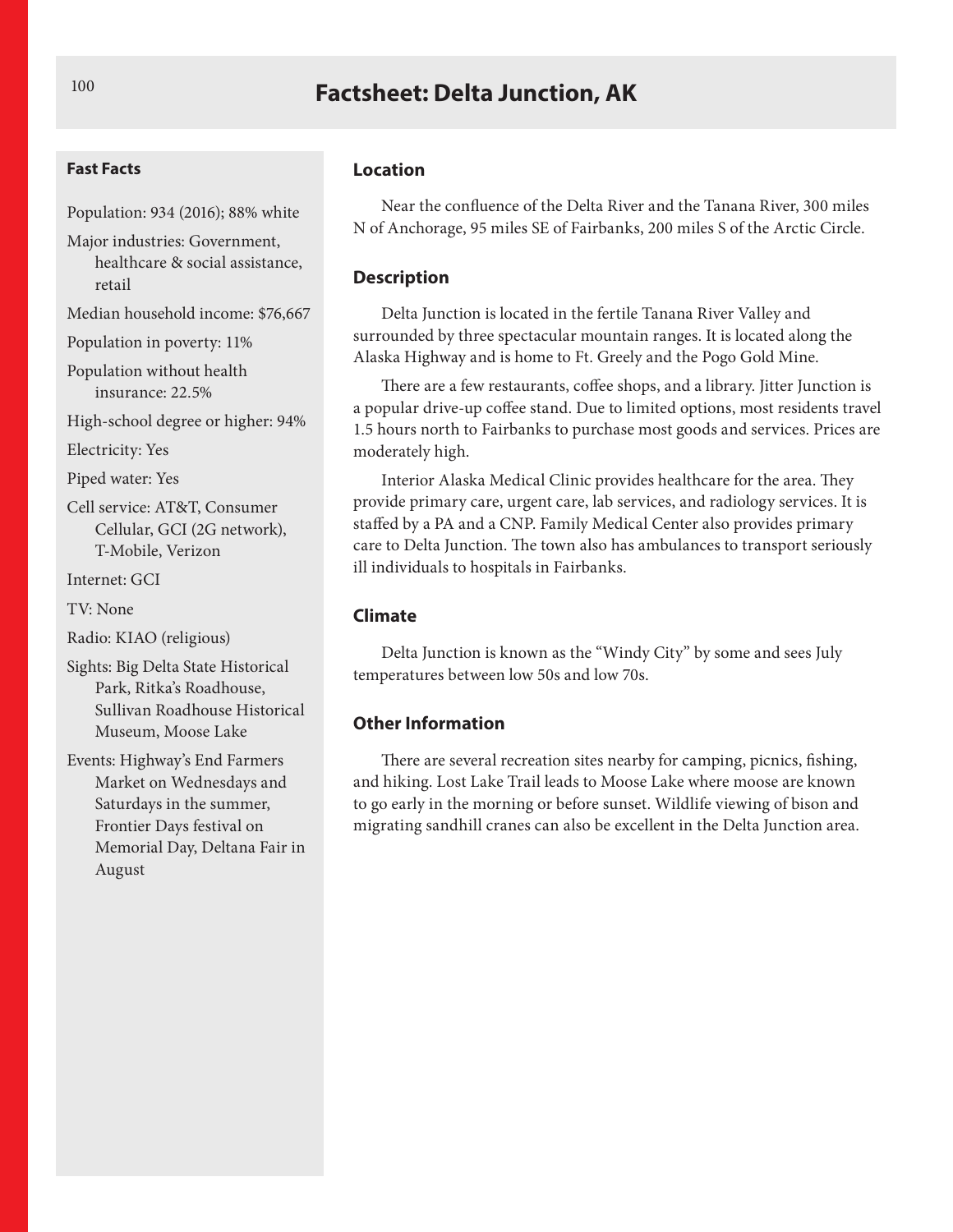Merging of Wood and Nushagak rivers, just upstream from Bristol Bay, 330 miles WSW of Anchorage.

## **Description**

Dillingham's culture is based around fishing and a subsistence lifestyle. The town was founded as a Russian trading post in 1818 and its population is now racially mixed. The city has no road connection to the rest of the state, but its airport has regular flights to local communities and year-round service to Anchorage. Boating facilities are extensive and are used at all icefree times of year.

The public library is equipped with wi-fi. There are three grocery stores and some restaurants, mainly seasonal. A drive-by coffee stand opened in 2016. There is no gym or movie theater. A number of companies offer outdoor adventures. Several taxi companies serve the community. Prices are high.

Healthcare is provided by Dillingham Public Health Center and Kanakanak Hospital. The hospital has 16 beds and provides 24-hour medical, pediatric and obstetrical care. Adjoining facilities offer dental care, behavioral healthcare, emergency care and infant wellness monitoring. There is also a temporary residence for expecting mothers. The hospital provides staff housing for employees who serve in on-call positions.

## **Climate**

July temperatures vary between the high 40s and 70s. The area receives about 25 inches of precipitation in a year, with August being the wettest month. Fog is common in summer. On July 1 Dillingham receives 21 hours of daylight, falling to 18.5 hours by July 31.

## **Other Information**

Alcohol is sold in Dillingham, except on Sundays. Moose and bears are present in the area, so be aware if you are traveling outdoors.

### **Fast Facts**

Population: 2,404 (2015); 72% Alaska Native Major industries: Fishing, tourism, subsistence hunting and fishing Median household income: \$68,333 Population in poverty: 12.1% Population without health insurance: 22.7% High-school degree or higher: 93.5% Electricity: Yes Piped water: Yes Cell service: GCI Internet: GCI TV: Cable or satellite Radio: KRUP (talk); KDLG (public radio) Sights: Sam Fox Museum; Wood Tikchik State Park; Togiak National Wildlife Refuge Events: Blessing of the Fleet in June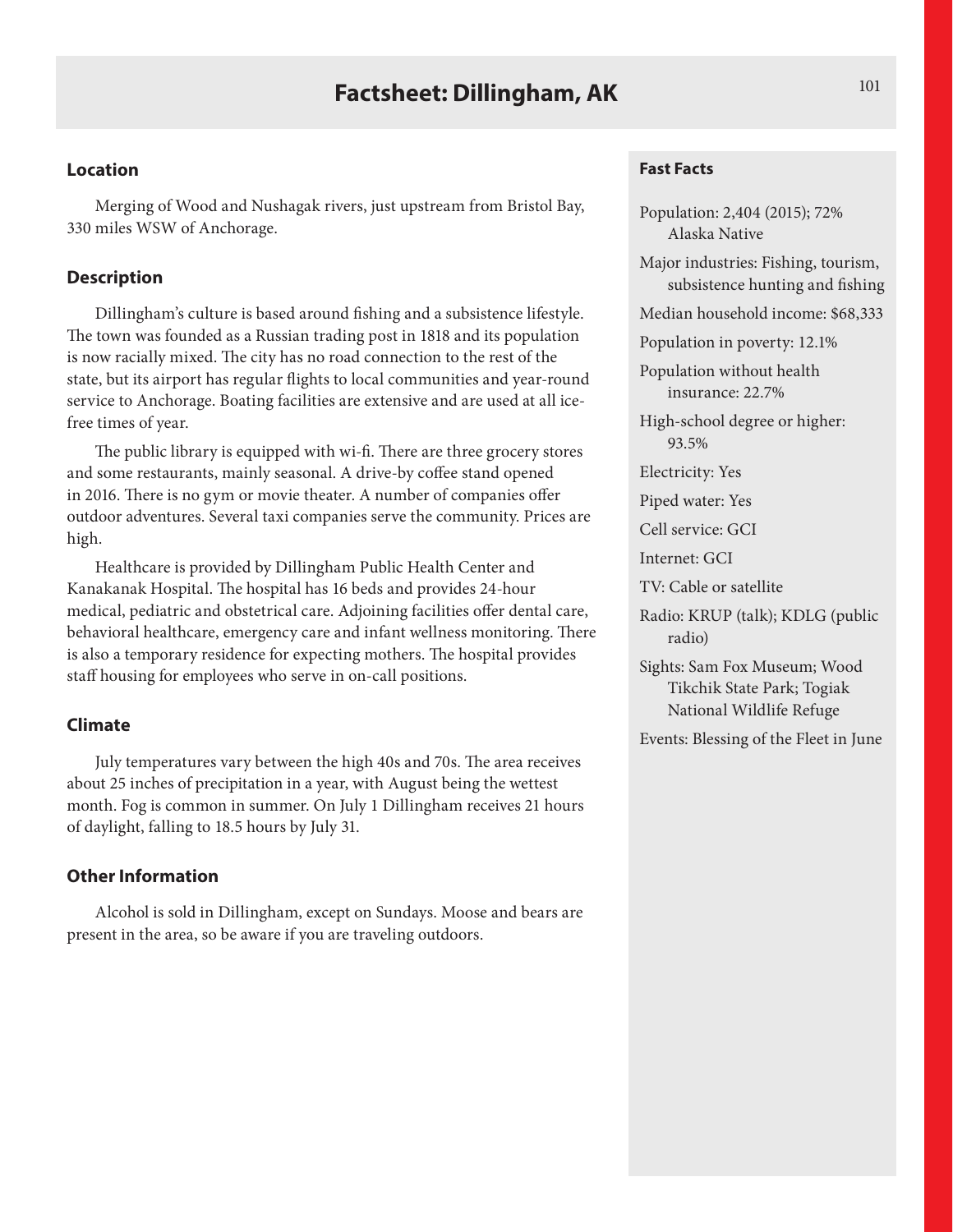# **Factsheet: Fairbanks, AK**

#### **Fast Facts**

Population: 100,605 (2016); 76% white

Major industries: Oil and gas exploration, education, healthcare, military

Median household income: \$73,831

Population in poverty: 8.5%

Population without health insurance: 14.1%

High-school degree or higher: 94.4%

Electricity: Yes

Piped water: Yes

Cell service: GCI (4G), Verizon, AT&T, T-Mobile, Consumer Cellular

Internet: GCI

TV: Numerous

Radio: Numerous

Sights: UA Museum of the North, Chena River State Recreation Area, Chena Hot Springs Resort

Events: Midnight Sun Festival in June, Summer Arts Festival in July, Tanana Valley State Fair in August, Gazebo Nights music performances each night in the summer, First Friday Art Displays

#### **Location**

In the Interior region, 260 miles N of Anchorage, 140 miles S of the Arctic Circle.

#### **Description**

Fairbanks is the second most populous city in Alaska and the largest in the Interior region, located in the Tanana Valley. It is easily accessible by air, road and railroad from the south.

In the summer there is an abundance of outdoor activities to enjoy, including rafting, kayaking, hiking, fishing, wildlife viewing, etc. Fairbanks holds all the conveniences of a larger city, with plenty of shopping, entertainment, and dining options. The Metropolitan Area Commuter System (MACS) offers bus service throughout the region, and taxis are readily available. Visitors can expect prices to be comparable to Anchorage.

Fairbanks Memorial Hospital is the largest health provider in the area, with 152 beds and 120 physicians in more than 27 specialties. Tanana Valley Clinic and Denali Center are also large care providers associated with the hospital. There are several other clinics and physician offices in Fairbanks.

#### **Climate**

July and August are the wettest months of the year, and temperatures range from low 50s to low 70s. There are around 21 hours of daylight in July.

## **Other Information**

The University of Alaska Fairbanks frequently hosts cultural and community events and is also home to the Museum of the North.

Fairbanks is one of the best places in the world to see the northern lights, although they are not visible in summertime.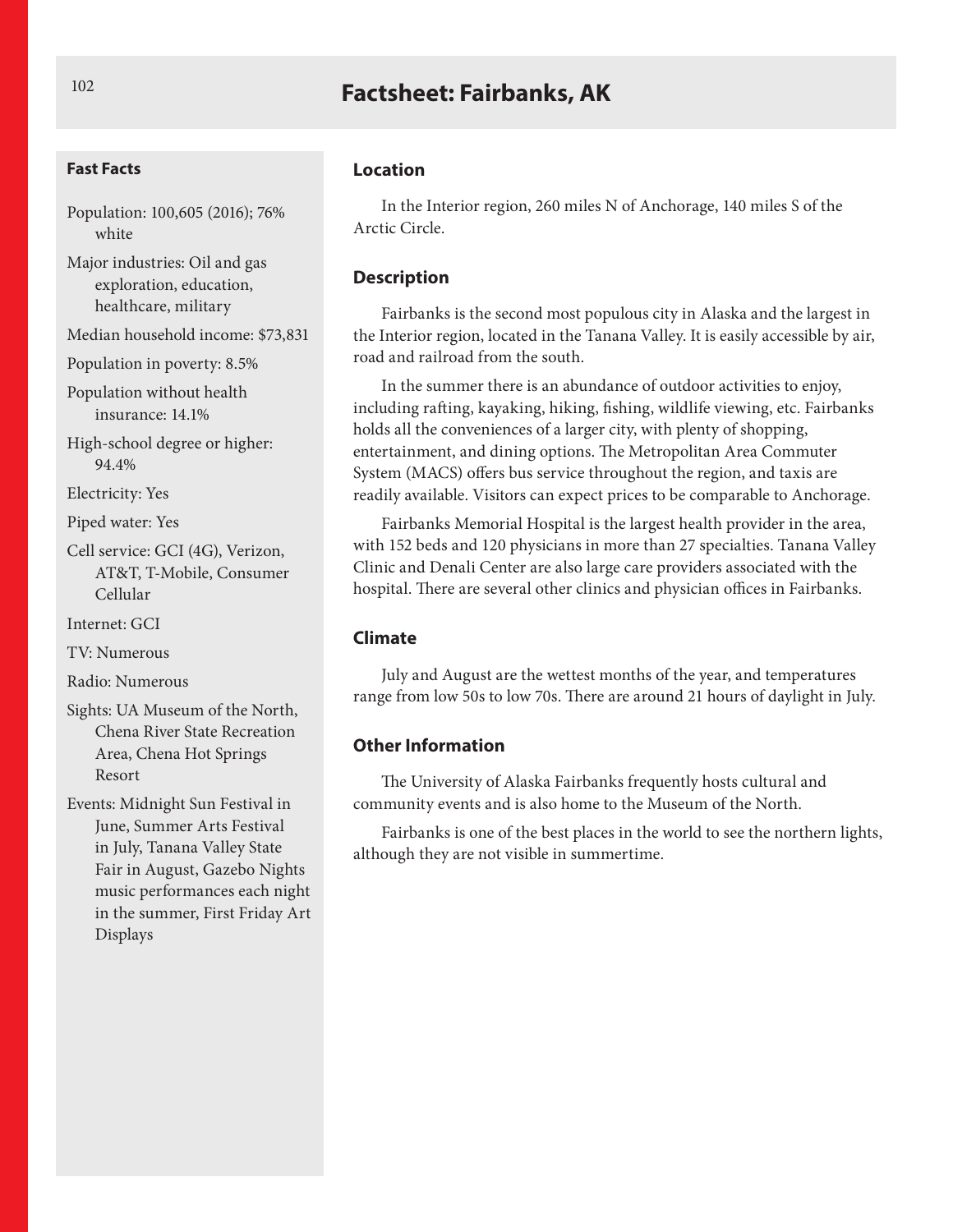At the junction of the Yukon and Porcupine rivers, 400 miles NE of Anchorage, 140 miles NE of Fairbanks, 8 miles N of the Arctic Circle.

## **Description**

Fort Yukon is the seat of the Gwichyaa Zhee Gwich'in Tribal Government and the population is very heavily Alaska Native. The Tribal Government provides most city services, including transportation, education, food- and housing assistance and some law-enforcement functions. Most other services are provided by the State of Alaska.

There is no public transit or taxi service. Gasoline is available. There is a market but no restaurants. Prices are extremely high.

Medical care is provided through Yukon Flats Health Center, a primary-care clinic with equipment for radiology, lab tests and telemedicine consultations. The clinic provides behavioral health, dental and pharmacy services and can dispatch Community Health Aides or air ambulances.

## **Climate**

In 1915 Fort Yukon recorded the highest temperature ever seen in Alaska (100°). It also held the record low (-78°) until 1971. Average temperatures in July vary between 50° and 75°, but the extremes can be much, much hotter or colder. The climate is desert-like, with only 6.5 inches of precipitation per year. Despite this, the town is surrounded by lakes and streams resting on deep permafrost. On July 1 Fort Yukon receives 24-hour daylight, dropping to 18.5 hours by July 31.

### **Other Information**

The importation, possession or sale of alcohol is illegal.

Boating and hiking are the main activities. The terrain is flat and swampy, with numerous oxbow lakes, so expect a lot of mosquitoes. Watch out for bears.

#### **Fast Facts**

Population: 570 (2015); 88% Alaska Native (Gwich'in) Major industries: Subsistence hunting and fishing Median household income: \$33,194 Population in poverty: 17.7% Population without health insurance: 35.4% High-school degree or higher: 72.2% Electricity: Yes Piped water: Yes Cell service: None Internet: Satellite only TV: None Radio: None Sights: None Events: None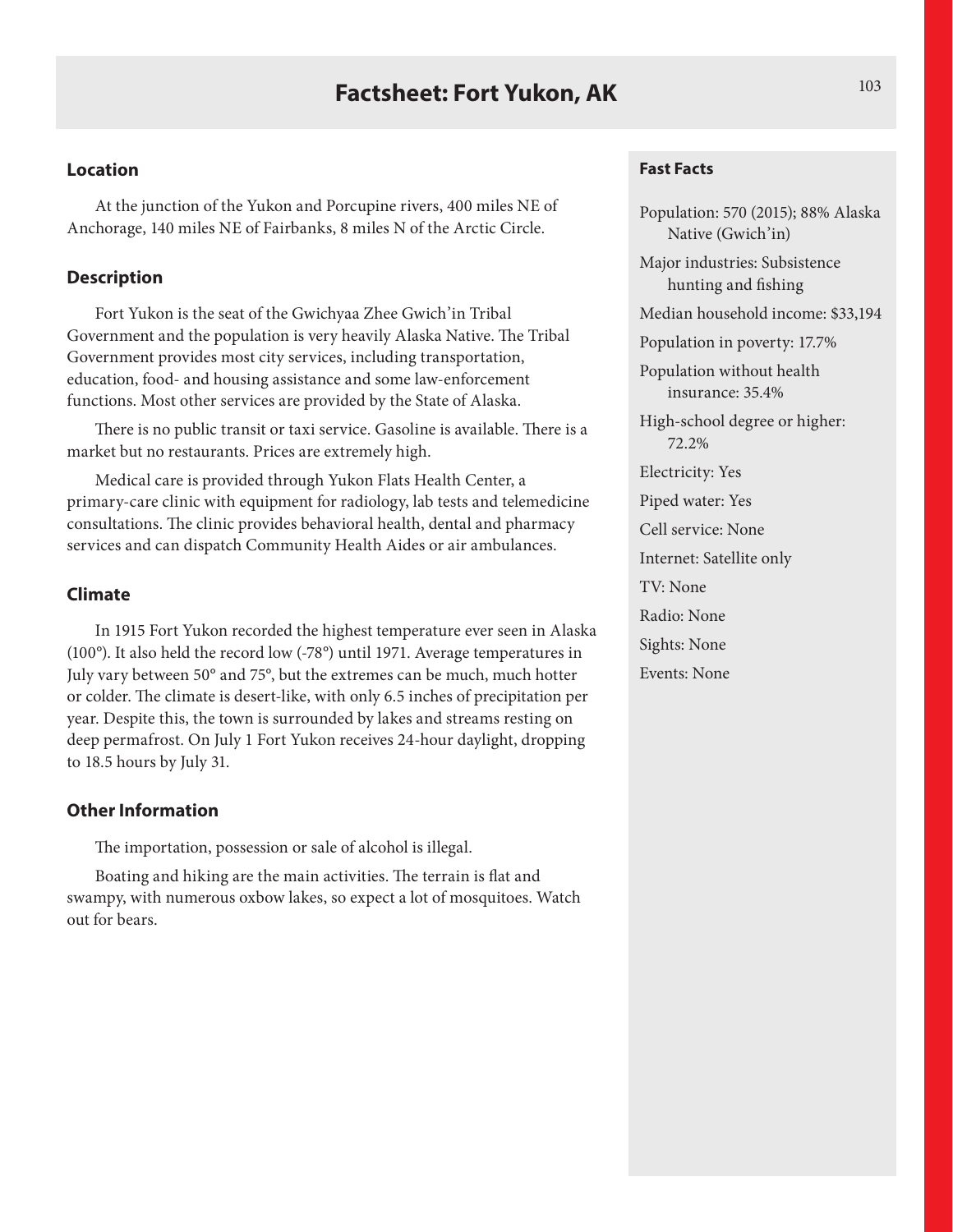# **Factsheet: Galena, AK**

#### **Fast Facts**

Population: 467 (2015); 64% Alaska Native, 29% white

Major industries: Government, healthcare, retail, subsistence hunting and fishing

Median household income: \$56,875

Population in poverty: 12.6%

Population without health insurance: 30.6%

High-school degree or higher: 84.1%

Electricity: Yes

Piped water: Yes

Cell service: GCI

Internet: GCI

TV: None

Radio: KIYU (public radio); KXES (variety)

Sights: Innoko National Wildlife Refuge

Events: Iditarod Race in March; Spring Carnival; Picnic on July 4; numerous outdoor races

#### **Location**

On the Yukon River, 115 mi E of Norton Bay, 270 mi W of Fairbanks, 330 mi NW of Anchorage.

#### **Description**

Galena was founded in 1918 as a supply station for the local lead mines. There are no roads connecting the village with the outside world, so heavy cargo must be transported by water, while the airport provides daily connections to Anchorage and Fairbanks. The village has become a service hub for surrounding communities. In 2013 Galena was severely damaged by flooding but has since been rebuilt.

Community facilities are centered on the schools. The school library and theater are open to the public, as are the gyms (with an indoor heated pool). There is no wi-fi. Several general stores, a coffee shop, a bar and a variety of bed & breakfasts are available. There are no taxis in town but some residents rent out their cars. Bicycling is excellent in summer. Prices are extremely high.

Healthcare comes from the Edgar Nollner Health Center (ENHC), which provides primary and preventive care. The ENHC has facilities for telemedicine, teleradiology, x-ray, emergency and consulting rooms and an ambulance service. ENHC and the YK Mental Health and Alcohol Program also provide some behavioral health treatment. Itinerant nurses from Fairbanks serve the region as a whole.

#### **Climate**

July temperatures are in the 50s and 60s. Only 13 inches of precipitation falls in an average year, giving the area a semi-desert climate. Nevertheless, the local land is low-lying and swampy. On July 1 Galena receives 20.5 hours of daylight, decreasing to 18 hours on July 31.

## **Other Information**

Alcohol is legal for sale in Galena, but only after 10 am. Expect mosquitoes and gnats, and watch out for bears, moose and other wildlife.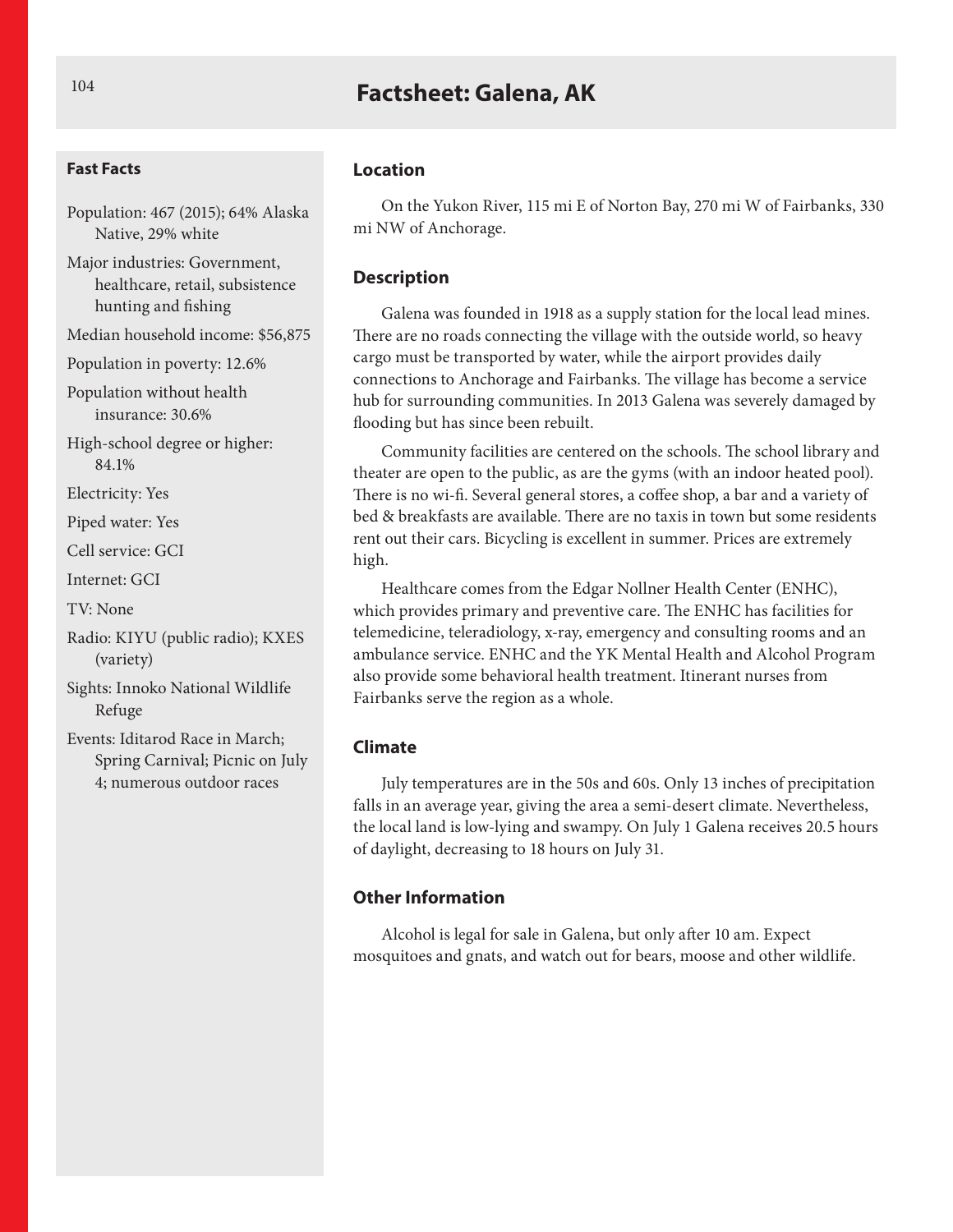In the northern part of the AK Panhandle, 500 miles E of Anchorage, 68 miles N of Juneau, 17 miles W of the Canadian border. Unlike most southeast communities, it is accessible by road from the north.

## **Description**

Haines is located along the edge of North America's longest and deepest fjord, and is surrounded by rugged mountain peaks and a coastal rainforest. In the winter it is home to the largest concentration of bald eagles in the world, and in the summer it hosts tourists from cruise ships.

Taxis and rental cars are available to visitors. There are two full-service grocery stores and multiple restaurants, including Fireweed (Italian) and The Pilotlight (seafood). Free wi-fi is available at the public library. Prices are high.

Haines is served by SEARHC Haines Health Center, the only primary health clinic in the area. Specialists from Mt. Edgecumbe Hospital frequently visit. Dental and counseling services are also available. Serious medical conditions are flown to Juneau for treatment.

### **Climate**

Weather in Haines is mild, with July temperatures ranging from low 40s to mid-60s.

## **Other Information**

There is an abundance of adventure opportunities in Haines, so take advantage of rafting trips, halibut fishing charters, bike and kayak rentals, hikes in the forest or along the beach, etc.

#### **Fast Facts**

Population: 1,955; 81% White

Major industries: Retail, healthcare & social assistance, construction

Median household income: \$53,125

Population in poverty: 10.3%

Population without health insurance: 22%

High-school degree or higher: 95.5%

Electricity: Yes

Piped water: Yes

Cell service: AT&T, Consumer Cellular, GCI (4G network), T-Mobile, Verizon

Internet: GCI (limited wi-fi)

TV: None

Radio: KHNS (public radio)

Sights: Alaska Chilkat Bald Eagle Preserve, Chilkat River, Takshanuk Mountains, Davidson Glacier, Glacier Bay National Park

Events: Beer festival in May, Southeast AK State Fair in July, Farmer's Market on Saturdays in the summer, Triathlon in July, 4th of July celebrations, Mardi Gras celebration in August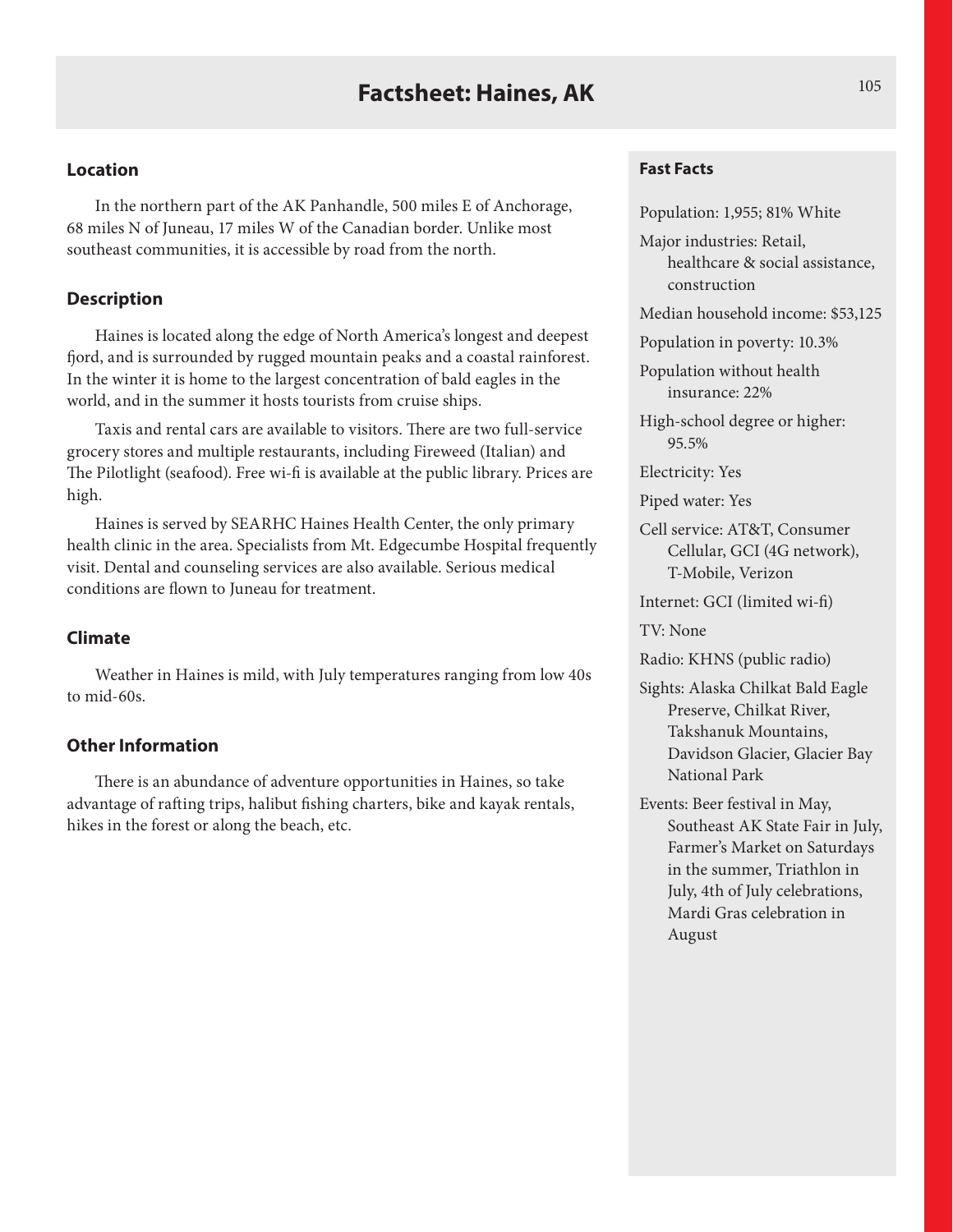# **Factsheet: Homer, AK**

#### **Fast Facts**

Population: 5,631 (2016); 84% **White** 

Major industries: Healthcare & social assistance, retail, tourism, fishing

Median household income: \$57,471

Population in poverty: 9.8%

Population without health insurance: 19.2%

High-school degree or higher: 95%

Electricity: Yes

Piped water: Yes

Cell service: AT&T, Consumer Cellular, GCI (4G network), T-Mobile, Verizon

Internet: GCI

TV: Numerous Anchorage stations

Radio: Numerous stations

Sights: Homer Spit, Pratt Museum, Grewingk Glacier, Kachemak State Park

Events: Farmers Market on Wednesdays and Saturdays in the summer, Halibut derby, Shorebird Festival in May

#### **Location**

On the Homer Spit at the mouth of Kachemak Bay, Kenai Peninsula, 200 miles SW of Anchorage.

#### **Description**

Located on Kachemak Bay, Homer is a popular tourist attraction in the summer. The town is at the end of a major highway and is served by ferry. Ferries also connect Homer with Seldovia, 18 miles away on the far side of the bay.

There is an abundance of shops and restaurants, including popular ones such as Little Mermaid (seafood), Fat Olives (Italian), and K Bay Café. Visitors can rent cars, bikes, or take taxis. Entertainment options include a theatre, art galleries, a public library (open 6 days per week), and various community-sponsored park events. Prices are slightly higher than in Anchorage.

The South Peninsula Hospital provides medical care to the region and has 22 medical beds and 28 nursing home beds. It is the largest employer in the area, with over 400 local residents working there. There are several other clinics and physicians' offices in Homer.

#### **Climate**

The climate is similar to Anchorage's. Summer temperatures are typically between the high 40s and low 60s, with little variation. Homer receives little annual precipitation but is surrounded by the ocean, so marine influence is very strong. On July 1 the region receives 18.5 hours of daylight, declining to 16.5 by July 31.

## **Other Information**

Homer is known as the "halibut fishing capital of the world" and offers great fishing as well as kayaking, bear viewing, and hiking.

There is a 7.5% sales tax.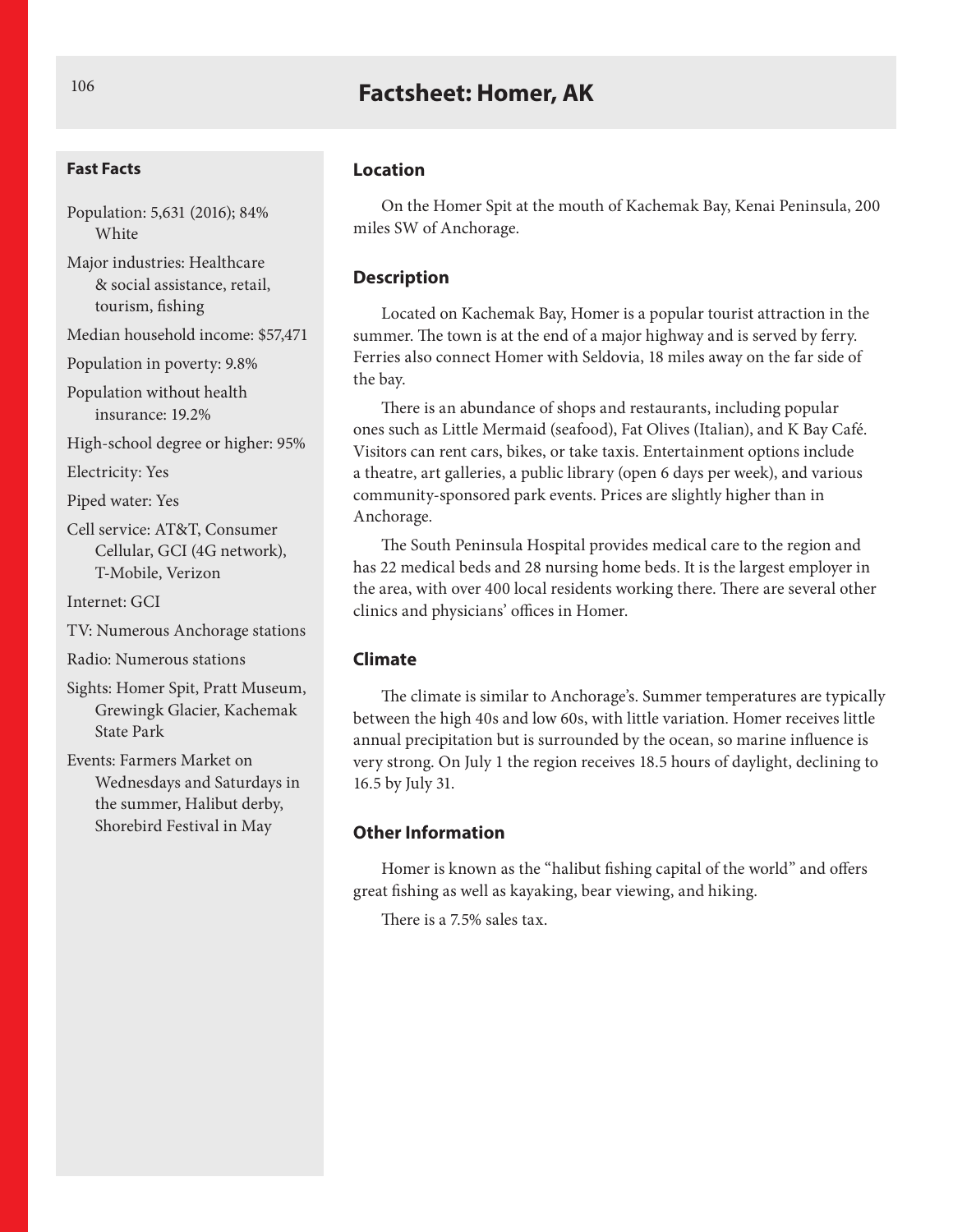On the Gastineau Channel in southeast Alaska, 570 miles SE of Anchorage, 40 miles W of the Canadian border.

## **Description**

Juneau is the capital of Alaska and only accessible by plane or boat. As the state capital, the primary employer in Juneau is the state, federal, and municipal government. Tourism is also important to the city, as cruise ships bring 1 million visitors during the summer.

Getting around Juneau is easy as most things downtown are within walking distance and there is a public bus system. There are plenty of shopping opportunities (including Fred Meyer and Costco), entertainment options (including a movie theater and many community cultural events), and dining options (Tracy's King Crab Shack and Deckhand Dave's are popular). Prices are higher than in Anchorage.

Juneau and its surrounding small towns are served by the full-service Bartlett Regional Hospital. They employ close to 100 primary care and specialist physicians, have a 9-bed critical care unit, a 12-bed mental health unit, a residential addiction treatment center, and more. There are also several smaller clinics and physician offices in Juneau.

#### **Climate**

In July temperatures range from low 50s to mid-60s, and there are around 17 hours of daylight. It is often rainy.

## **Other Information**

Mendenhall Glacier is a great spot to visit and is just a short drive from Juneau. There is also an abundance of hiking trails to explore.

#### **Fast Facts**

Population: 32,468 (2016); 70% white, 11% Alaska Native

Major industries: Government, mining/oil/gas extraction, agriculture, fishing

Median household income: \$87,436

Population in poverty: 7.4%

Population without health insurance: 14.3%

High-school degree or higher: 95.6%

Electricity: Yes

Piped water: Yes

Cell service: GCI (4G network), Verizon, AT&T, T-Mobile, Consumer Cellular

Internet: GCI

TV: Numerous

Radio: Numerous

- Sights: Juneau Icefield, Alaska State Capitol building, Mount Juneau, Glacier Bay National Park and Preserve, Tracy Arm-Fords Terror Wilderness Area, Admiralty Island National Monument
- Events: Alaska Folk Festival in April, Juneau Jazz & Classics festival in May, Maritime Festival in May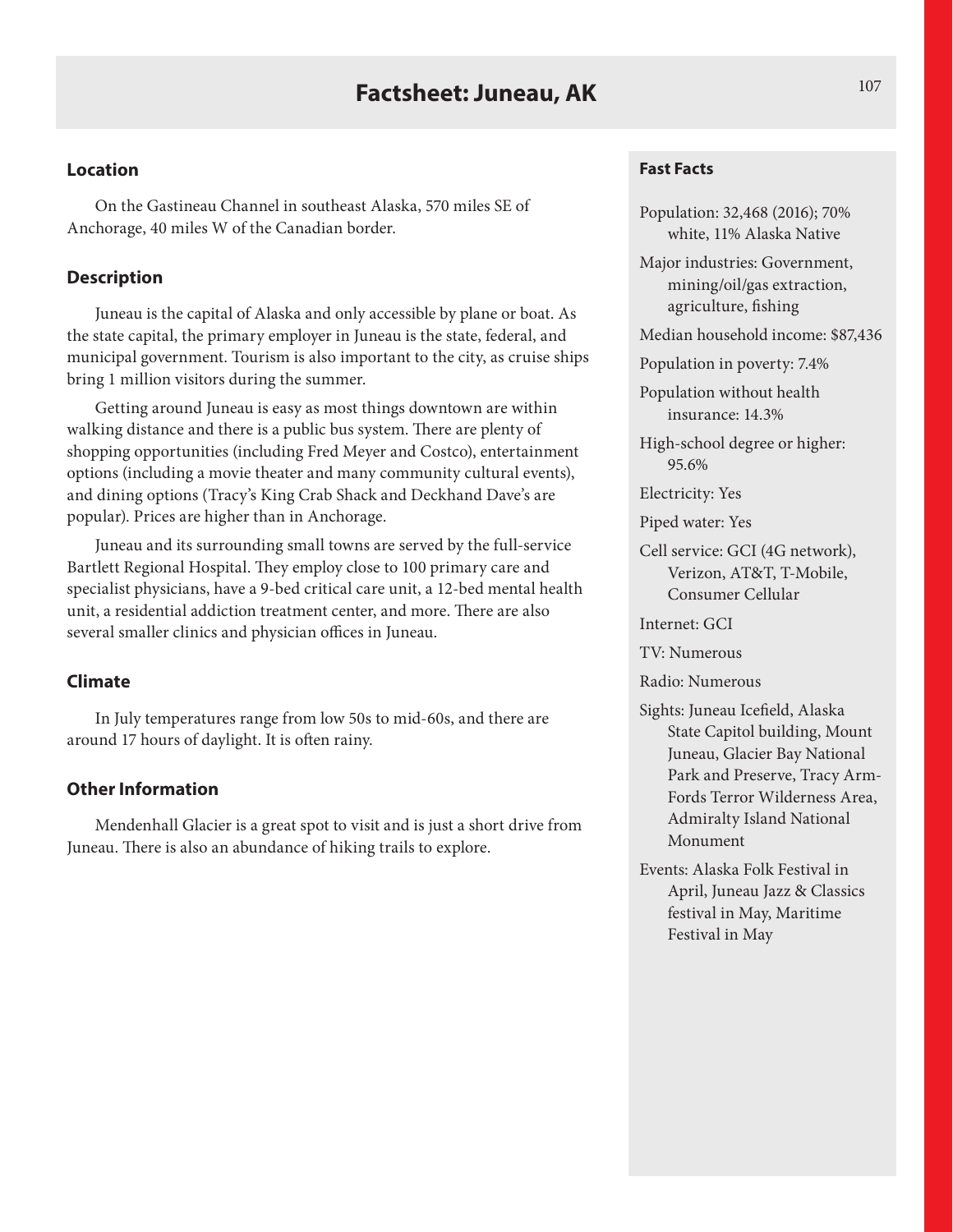# **Factsheet: Ketchikan, AK** 108

#### **Fast Facts**

- Population: 8,197 (2015); 60% white, 16% Alaska Native
- Major industries: Fishing, tourism, government
- Median household income: \$52,765
- Population in poverty: 15.3%
- Population without health insurance: 22.5%
- High-school degree or higher: 91.4%

Electricity: Yes

Piped water: Yes

Cell service: AT&T, Consumer Cellular, GCI, T-Mobile, Verizon

Internet: GCI

TV: None

- Radio: KTKN (talk/contemporary); KGTW (country); KFMJ (local/ oldies); KRBD (public radio)
- Sights: Totem poles; Totem Heritage Center; Tongass National Forest; Misty Fjords National Monument
- Events: Wearable Art Show in February; Marathon in May; King Salmon Derby in June; Pennock Island Swim in August

#### **Location**

SW side of Revillagigedo Island, facing the Inside Passage, extreme SE Alaska, 780 miles SE of Anchorage, 230 miles SSE of Juneau, 65 miles W of the Canadian border.

#### **Description**

Ketchikan is Alaska's fifth-largest city. It has no road connection to other communities but its airport serves numerous destinations in SE Alaska, with connections to Anchorage, Juneau and Seattle. The Alaska Marine Highway and Inter-Island Ferry Authority provide ferry service. Numerous private boats and cruise ships stop at Ketchikan.

The city's biggest industry is tourism and it has all the facilities expected in a tourist town. Banks, restaurants, markets, movies and gyms are all readily available. The public library offers internet access. Prices are also typical of tourist zones, so be prepared.

Healthcare is provided by Peacehealth Ketchikan Medical Center, a 24-hour general hospital with some specialty services, including sports medicine, gastroenterology and a sleep center. Telehealth is an option for patients who cannot come to the facilities in person.

#### **Climate**

The city receives an astounding 153 inches of precipitation each year, with rain on 229 out of 365 days. During July average temperatures are between the low 50s and mid 60s, with extremes ranging up to 20° warmer or colder. On July 1 Ketchikan receives 17 hours of daylight, dropping to 16 by July 31.

## **Other Information**

Hiking and water sports are significant around Ketchikan. Be prepared for bears and a lot of changes in elevation. Seafood is available in immense variety. The tourism season runs May-September with many shops, restaurants, and activities closed in the off season. Transportation on and off the island is also more limited in the off season.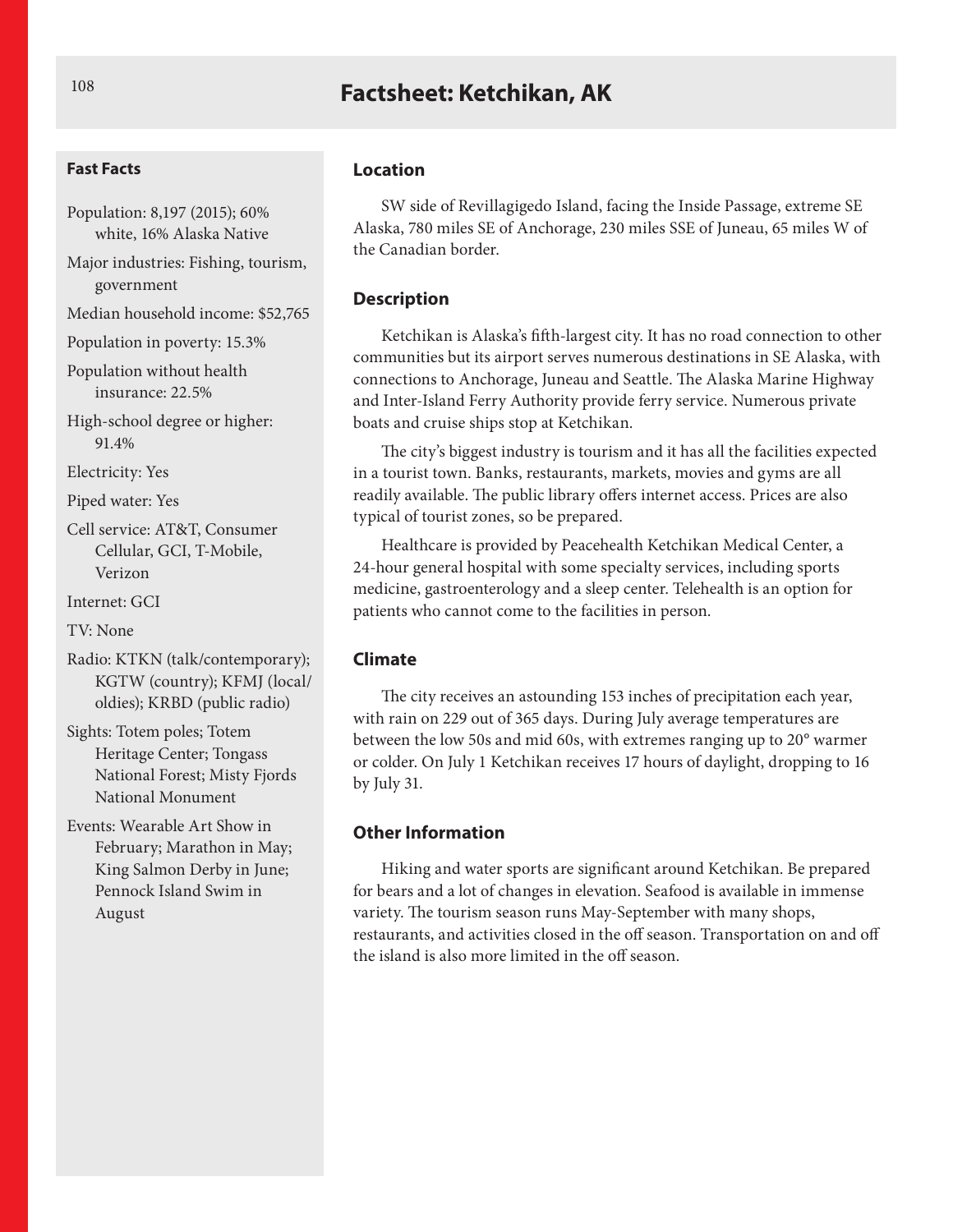On Kodiak Island, 250 miles SW of Anchorage, 650 miles W of Juneau.

## **Description**

Kodiak Island is Alaska's largest island and the second-largest in the U.S. (after Hawaii). The town can be accessed by ferry or airline. It is a transportation hub for southwest Alaska. Fishing has been a mainstay of its economy and continues to attract tourists. It was originally settled by Russians, hence the high population of those with Asian ethnicity.

There are many shopping options, including a Walmart, and dining options, including Henry's Great Alaskan Restaurant and Monk's Rock Coffeehouse. Car rentals and taxis are also available. Prices are high.

Providence Kodiak Island Medical Center is the largest healthcare provider in the area. It features 25 acute care beds and 22 long-term care beds. It provides a wide array of inpatient and outpatient services and employs several physicians and specialists. Besides Providence, there are several other medical clinics in Kodiak.

## **Climate**

Kodiak is often cloudy or foggy and receives a lot of rain. Layers and waterproof clothing are encouraged. July temperatures range from high 40s to high 50s.

## **Other Information**

There are strict laws governing hunting and fishing activities, as Kodiak is an important environmental asset. It is known as the Emerald Isle and provides an abundance of outdoor activities for nature lovers. There are many brown bears in the area, so exercise caution when traveling outdoors.

#### **Fast Facts**

Population: 6,191 (2016); 39% Asian, 35% White

Major industries: Commercial fishing, transportation, retail

Median household income: \$67,571

Population in poverty: 10.6%

Population without health insurance: 25.8%

High-school degree or higher: 87.8%

Electricity: Yes

Piped water: Yes

Cell service: AT&T, Consumer Cellular, GCI (4G network), T-Mobile, Verizon

Internet: GCI

TV: None

Radio: KMXT (public radio)

- Sights: Kodiak National Wildlife Refuge, Fort Abercrombie State Historical Park, Baranov Museum
- Events: Kodiak Crab Festival on Memorial Day, Kodiak Brown Bear Festival in March, 4th of July celebrations, Kodiak Rodeo and State Fair in September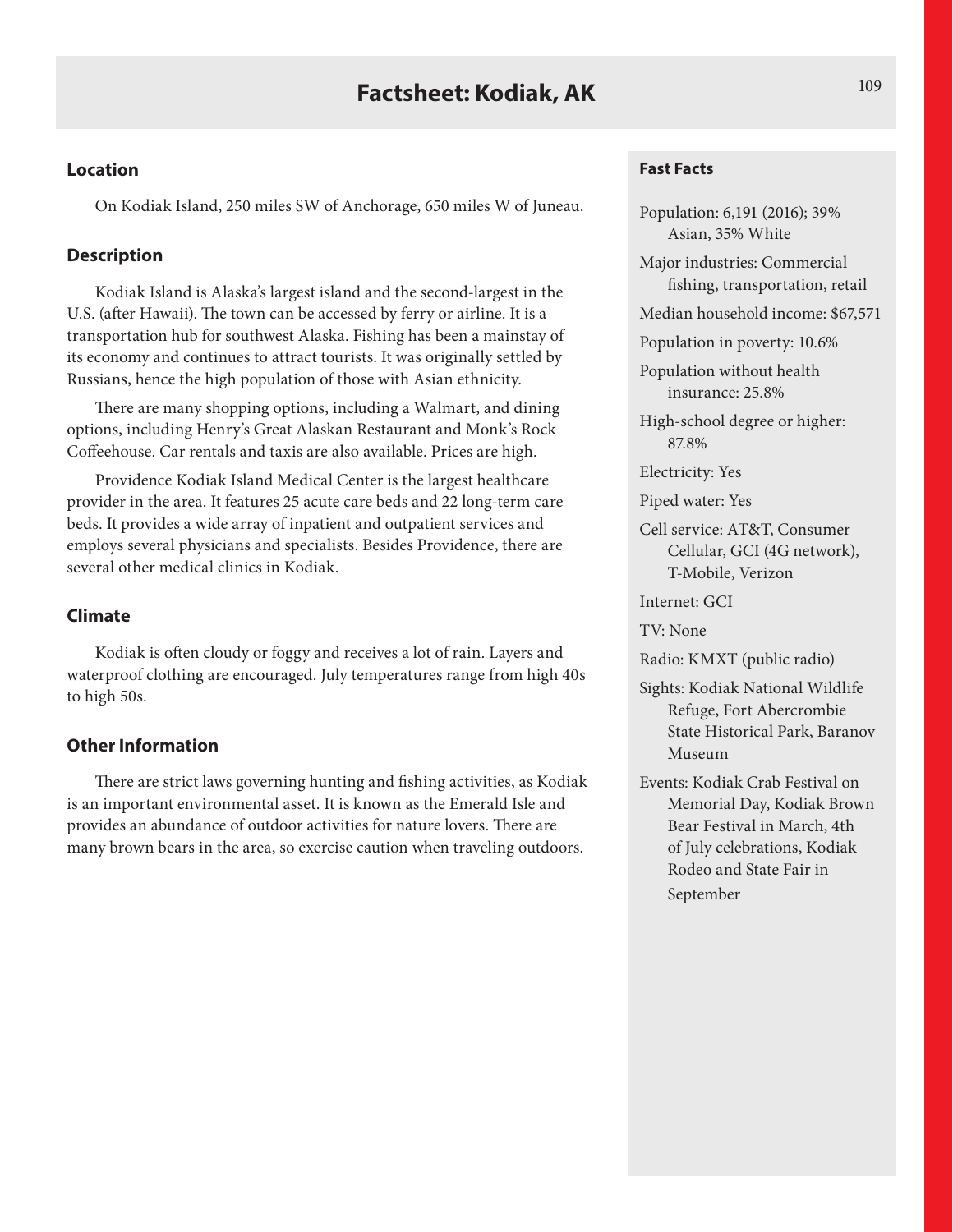# **Factsheet: Kotzebue, AK** <sup>110</sup>

#### **Fast Facts**

Population: 3,245 (2016); 67% Alaska Native (Inupiat), 21% white

Major industries: Healthcare, education, government, subsistence hunting and fishing

Median household income: \$85,278

Population in poverty: 18%

Population without health insurance: 25.6%

High-school degree or higher: 83.3%

Electricity: Yes

Piped water: Yes

Cell service: GCI (3G network), T-Mobile

Internet: GCI

TV: None

Radio: KOTZ (public radio)

Sights: Kobuk Valley National Park, Selawik National Wildlife Refuge, Cape Krusenstern National Monument, Noatak National Preserve, Northwest Arctic Heritage Center

Events: None

#### **Location**

Kotzebue Sound, on the Chukchi Sea, 550 miles NW of Anchorage, 440 miles WNW of Fairbanks, 23 miles N of the Arctic Circle.

### **Description**

Kotzebue is located on the water and serves as an important transportation and supply hub for nearby villages. It has one of the largest communities of indigenous people in the Far North, with almost 70% Inupiat Eskimo. The airport has flights to Anchorage, Nome and an array of nearby villages.

Taxis are available, though most places in Kotzebue are within walking distance. The Kotzebue Recreation Center offers membership to a gym and various sports courts. There are a few restaurants and a general store. Prices are very high.

The Maniilaq Health Center provides primary health care including medical, nursing, and community health services. They have a 5-bed emergency unit. They also work extensively with Native communities promoting public health initiatives like tobacco prevention, diabetes and nutrition, and injury prevention. Maniilaq also hosts Utuqqanaat Inaat, a long-term elderly care facility.

#### **Climate**

Dry subarctic climate, with a short, mild summer. July temperatures range from high 40s to low 60s, with frequent rain. Beginning in early June, the sun does not set for six weeks.

#### **Other Information**

The sale of alcohol is banned, but importation and possession is permitted.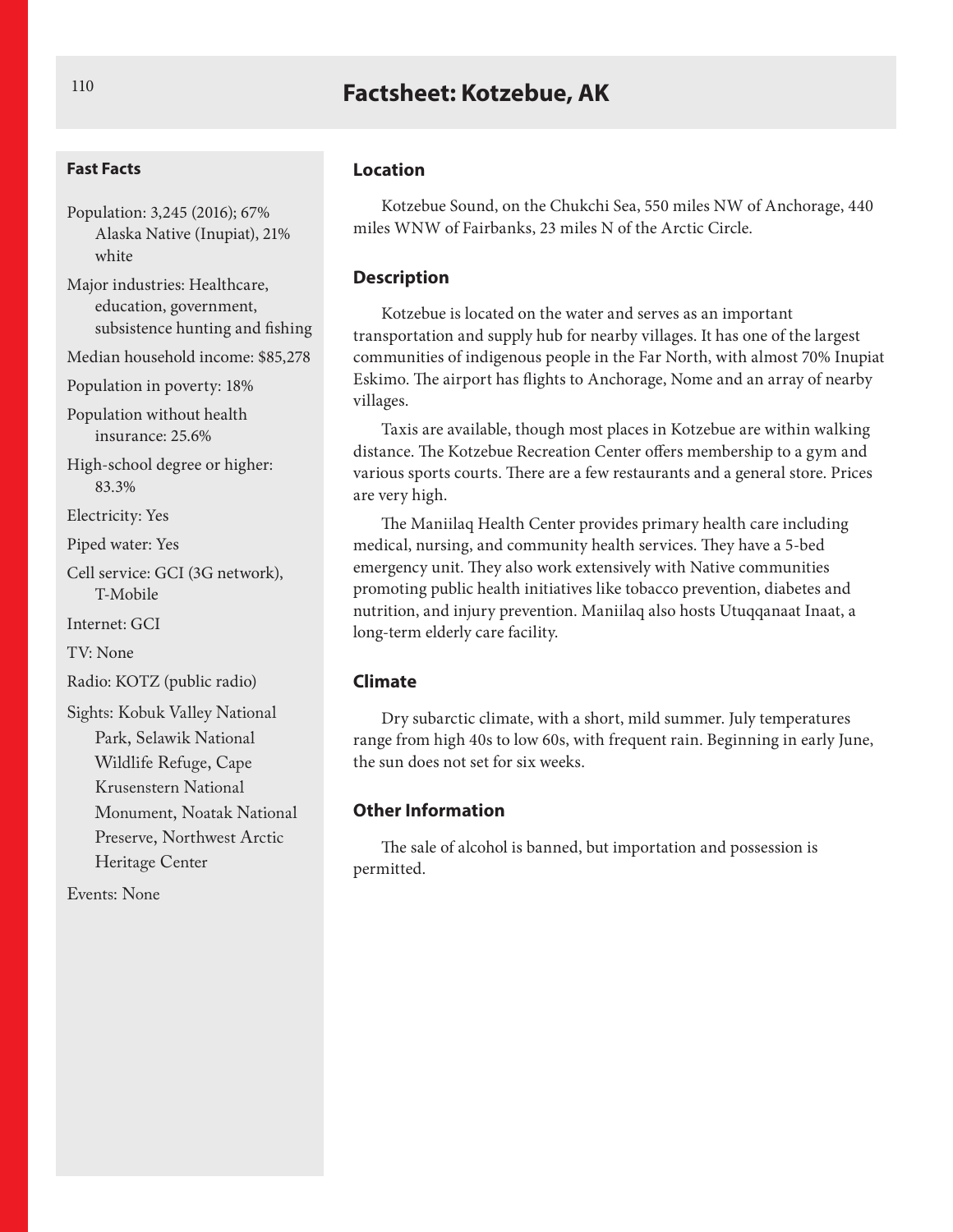On the southern Seward Peninsula coast on Norton Sound, 530 miles NW of Anchorage, 520 miles west of Fairbanks, 100 miles S of the Arctic Circle.

## **Description**

Nome used to be the most populous city in Alaska, known for its 1898 gold rush and the famous diphtheria serum dog-sled run in 1925. It is a regional center of transportation for surrounding villages and has two airports and a seaport.

Visitors can enjoy gold panning, fishing, and bird watching. There are several convenience stores, including a Safeway, and several restaurants to choose from. Some local favorites include Pingo Bakery-Seafood House and Milano's Pizzeria. There are taxis and car rentals available, as well as a library and recreation center. Prices are very high.

Norton Sound Regional Hospital serves the area and is a qualified acute care facility and medevac service. Long term care is provided by Quyaana Care Center (a unit of the hospital). Specialized care is available through various facilities such as Norton Sound Community Mental Health Center, Turning Point - Saquigvik (transitional living), and XYZ Senior Center. There are several other primary care clinics also available.

### **Climate**

Summers are cool, with temperatures in July ranging from high 40s to high 50s. July days typically have 21 hours of daylight.

#### **Other Information**

Explore remains of gold dredges within short walking and driving distances from downtown Nome. Local air carriers also offer short flights to surrounding Native villages.

#### **Fast Facts**

- Fast Facts Population: 3,797 (2016); 41% Alaska Native (Inupiat), 32.5% white
- Major industries: Healthcare & social assistance, government, retail, subsistence hunting and fishing

Median household income: \$78,507

Population in poverty: 13.4%

Population without health insurance: 20.8%

High-school degree or higher: 92.8%

High-school degree or higher:

Electricity: Yes

Piped water: Yes

Cell service: GCI (3G), T-Mobile

Internet: GCI

TV: None

Radio: KQQN (religious); KUAC (public radio); KICY (religious)

Sights: Carrie M. McLain Memorial Museum,

Events: Alappaa Film Festival in March, Iditarod sled dog race in March, Salmonberry Jam Folk Fest in July or August, Blueberry Festival in August or September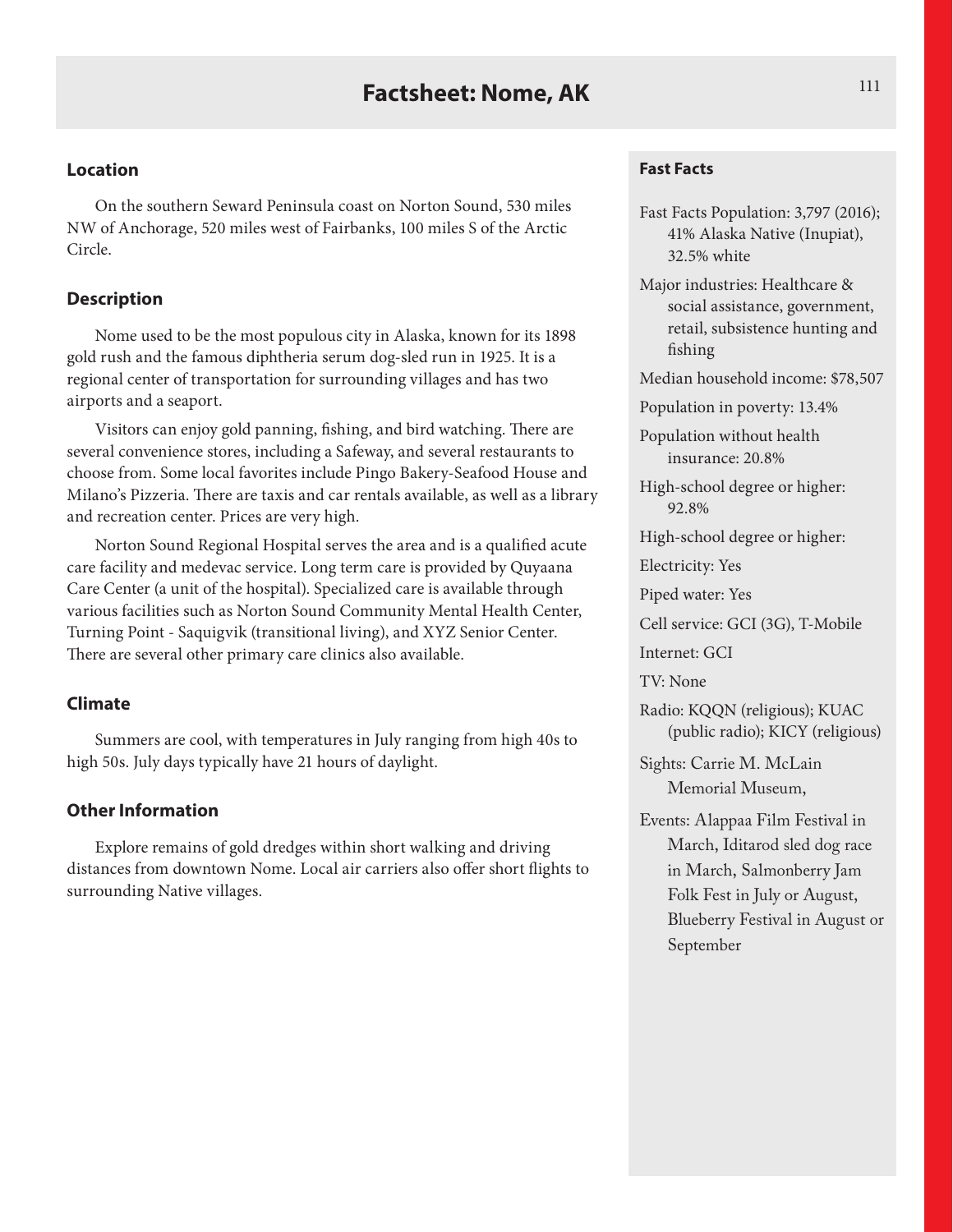# **Factsheet: Petersburg, AK**

#### **Fast Facts**

Population: 3,177 (2015); 77% white

Major industries: Fishing, tourism Median household income: \$61,492

Population in poverty: 8.8%

Population without health insurance: 24.0%

High-school degree or higher: 95.4%

Electricity: Yes

Piped water: Yes

Cell service: AT&T, Consumer Cellular, GCI

Internet: GCI

TV: None

Radio: KFSK (public radio)

Sights: Norwegian culture; LeConte Glacier; rainforest hikes; marine charters

Events: Polar Dip on January 1; Octoberfest in October; Festival of Lights in November

#### **Location**

N end of Mitkof Island, facing the Inside Passage, 670 miles SE of Anchorage, 120 miles SSE of Juneau, 30 miles W of the Canadian border.

#### **Description**

Petersburg is a major fishing port and attracts a small number of tourists sailing along the Inside Passage. The town has no road access but is wellserved by ferry and commercial boats, including small cruise ships. Its small airport has commercial service to Juneau, Wrangell, Ketchikan, Anchorage and Seattle.

Petersburg has most of the retail facilities expected in a tourist town: there are markets, restaurants, various outdoor adventure companies and numerous churches. The public library offers internet access. Northern Nights Theater shows movies on the campus of Petersburg Schools. Prices are somewhat higher than in Anchorage.

Petersburg Medical Center offers primary care, including physical therapy and laboratory and radiologic services.

#### **Climate**

Petersburg's climate is cool and extremely wet, with average annual precipitation of more than 100 inches, although summer is the dry season. Average July temperatures vary between the high 40s and mid 60s. On July 1 the city receives 17 hours of daylight, dropping to 16 hours by July 31.

## **Other Information**

Mitkof Island is covered with temperate rainforest, much of it very soggy. Boating is a major activity in the area.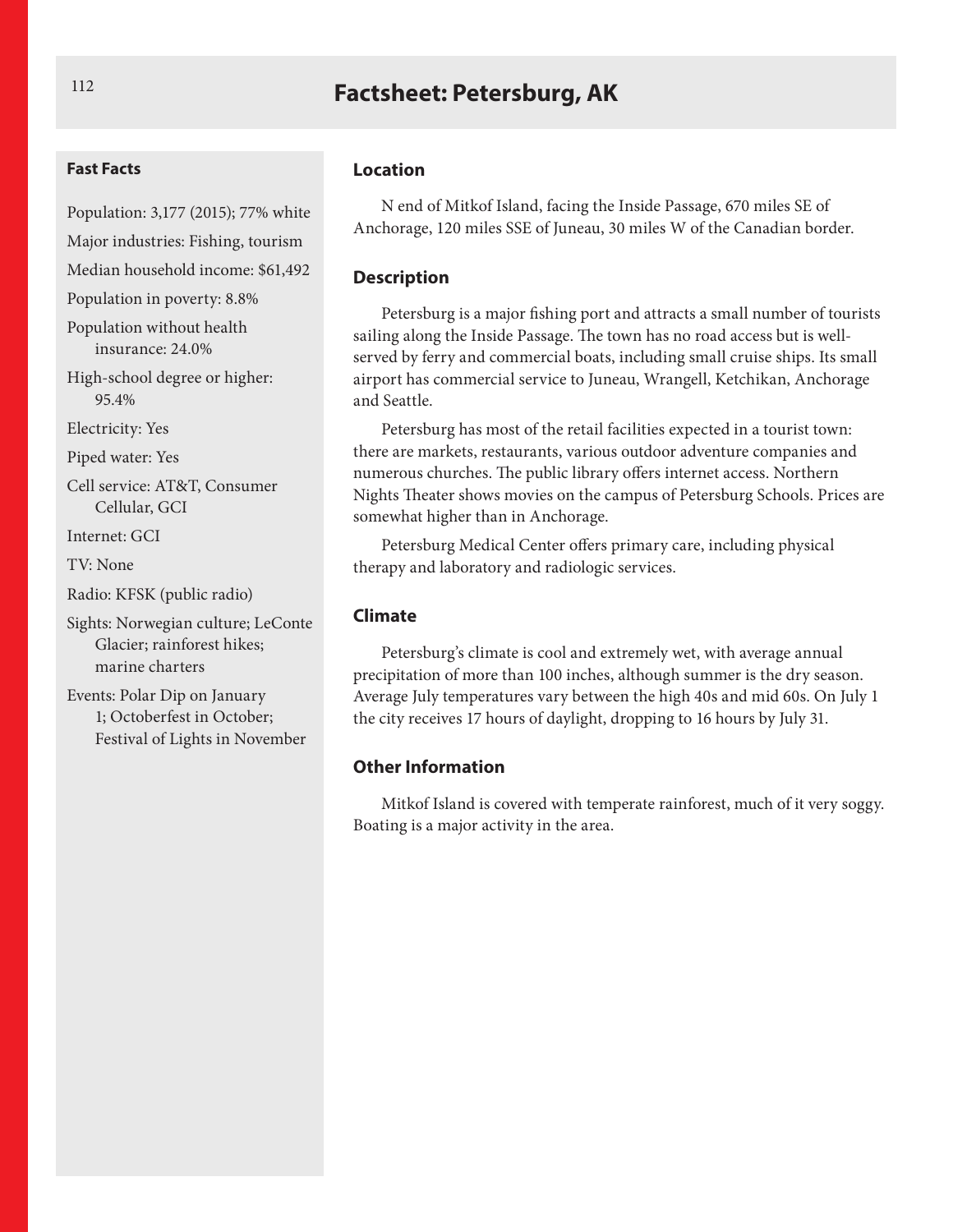On the south shore of Kachemak Bay, on the Kenai Peninsula, 130 miles SW of Anchorage, 400 miles S of Fairbanks.

## **Description**

A small seaside town, Seldovia has no road access, so visitors must arrive by plane or boat. There is a ferry connection to Homer, on the other side of Kachemak Bay.

A historic boardwalk follows the beach and provides great views of Cook Inlet. There are a few small grocers and restaurants, but no large retailers. Taxis are available, but the town is small and most things are accessible by foot. There is a gym inside the Seldovia Conference Center that visitors can access. Prices are high.

Two small clinics, SVT (Seldovia Village Tribe) Health & Wellness and Seldovia Medical Clinic, provide the only medical care in town and are both only open three days a week. They offer basic, outpatient primary care and wellness services. Any patients with serious medical concerns must be transported 18 miles across the bay to Homer.

### **Climate**

The climate is similar to Anchorage's. Summer temperatures are typically between the high 40s and low 60s, with little variation. Homer receives little annual precipitation but is surrounded by the ocean, so marine influence is very strong. On July 1 the region receives 18.5 hours of daylight, declining to 16.5 by July 31.

#### **Other Information**

Those who take a boat tour on Cook Inlet can see orca, humpback whales, sea otters, and puffins. There are also several trails and mountains around for day hikes and camping.

#### **Fast Facts**

Population: 276 (2016); 72.5% white, 14.4% Alaska Native (Alutiiq) Major industries: Fishing, construction, education, government Median household income: \$46,875 Population in poverty: 9.5% Population without health insurance: 25.9% High-school degree or higher: 95.5% Electricity: Yes Piped water: Yes Cell service: GCI Internet: GCI TV: None Radio: KAWZ (religious); KGTL (nostalgia) Sights: Historic boardwalk Events: Summer Solstice Musical Festival in June, 4th of July celebrations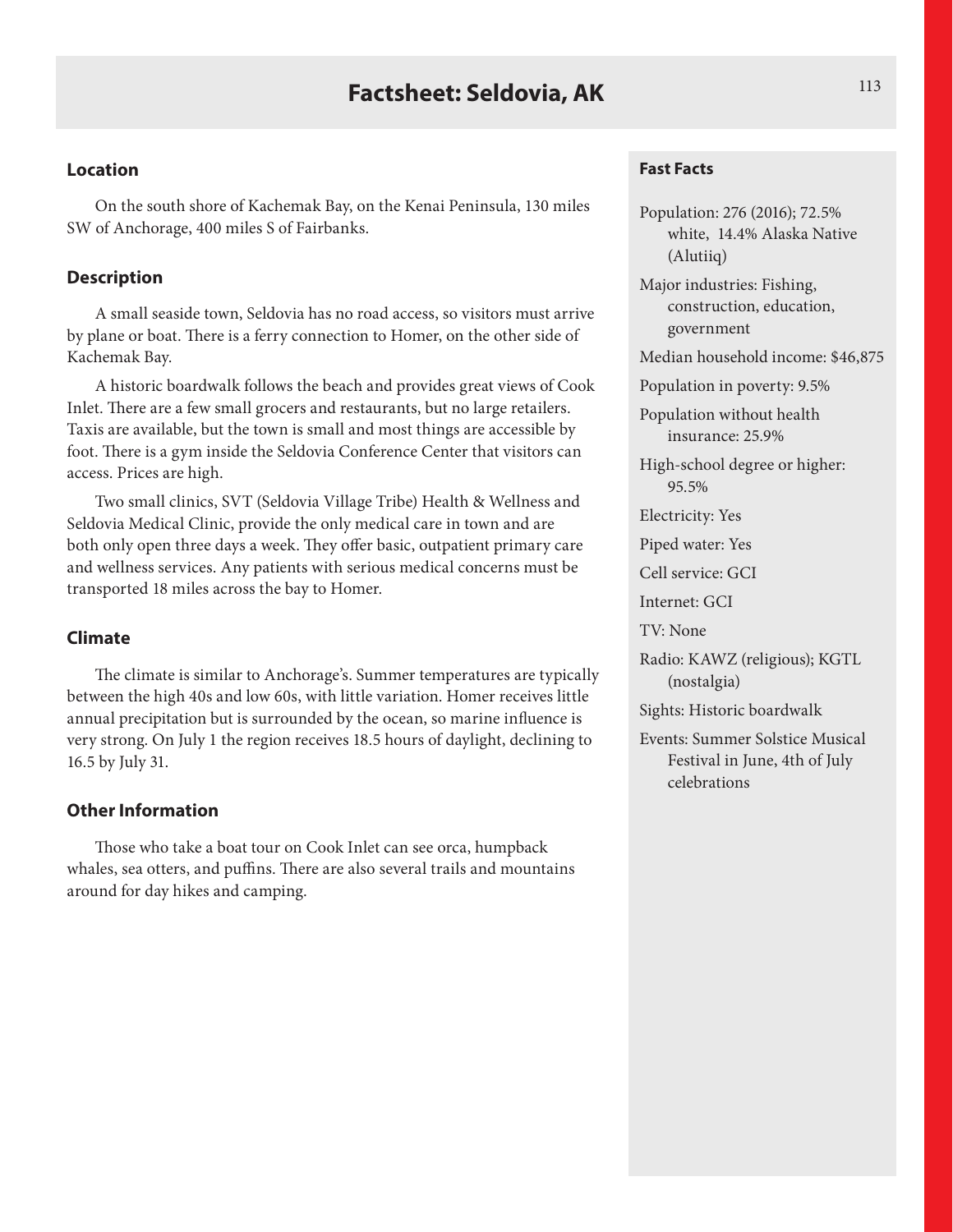# **Factsheet: Sitka, AK**

#### **Fast Facts**

Population: 8,830 (2016); 62.7% white, 13.6% Alaska Native

Major industries: Healthcare & social assistance, education, retail, fishing, tourism

Median household income: \$70,160

Population in poverty: 7.9%

Population without health insurance: 20%

High-school degree or higher: 92.6%

Electricity: Yes

Piped water: Yes

Cell service: GCI (4G), Verizon, AT&T, T-Mobile, Consumer Cellular

Internet: GCI

TV: KTNL-TV (public television)

Radio: Numerous stations

Sights: Alaska Raptor Center, Sheldon Jackson Museum, St. Michael's Cathedral, Sitka National Historic Park, Fortress of the Bear

Events: Summer Music Festival in June, 4th of July celebrations, Alpine Adventure Run in July, Sitka Arts & Science Festival in July, Alaska Day Festival in October

#### **Location**

W side of Baranof Island, facing the Gulf of Alaska, 90 miles SW of Juneau, 580 miles SE of Anchorage.

#### **Description**

A popular tourist destination, Sitka is only accessible by plane or boat, and most everything is within walking distance from the downtown area.

Rental cars and a public transit system are also available. Fishing is a large draw for Sitka. Sitka's port has the largest harbor system in Alaska, and around 18% of Sitka's population earns at least part of their income from fishing and seafood processing. There are several shopping and restaurant options, including Ludvig's Bistro and Bayview Pub. Prices are comparable to Anchorage.

There are two hospitals, Sitka Community Hospital and Edgecumbe Hospital (SEARHC). Both provide a full range of health care services including primary care, surgery, emergency care, lab/radiology, specialty care, and long term care. SEARHC is Sitka's largest employer.

#### **Climate**

July temperatures range from low 50s to low 60s, and there are around 17 hours of daylight.

### **Other Information**

There are plenty of tourism options, including hiking, kayak rentals, boat tours, ATV or bike tours, etc. Mt. Edgecumbe, a dormant volcano, can be seen from Sitka on a clear day.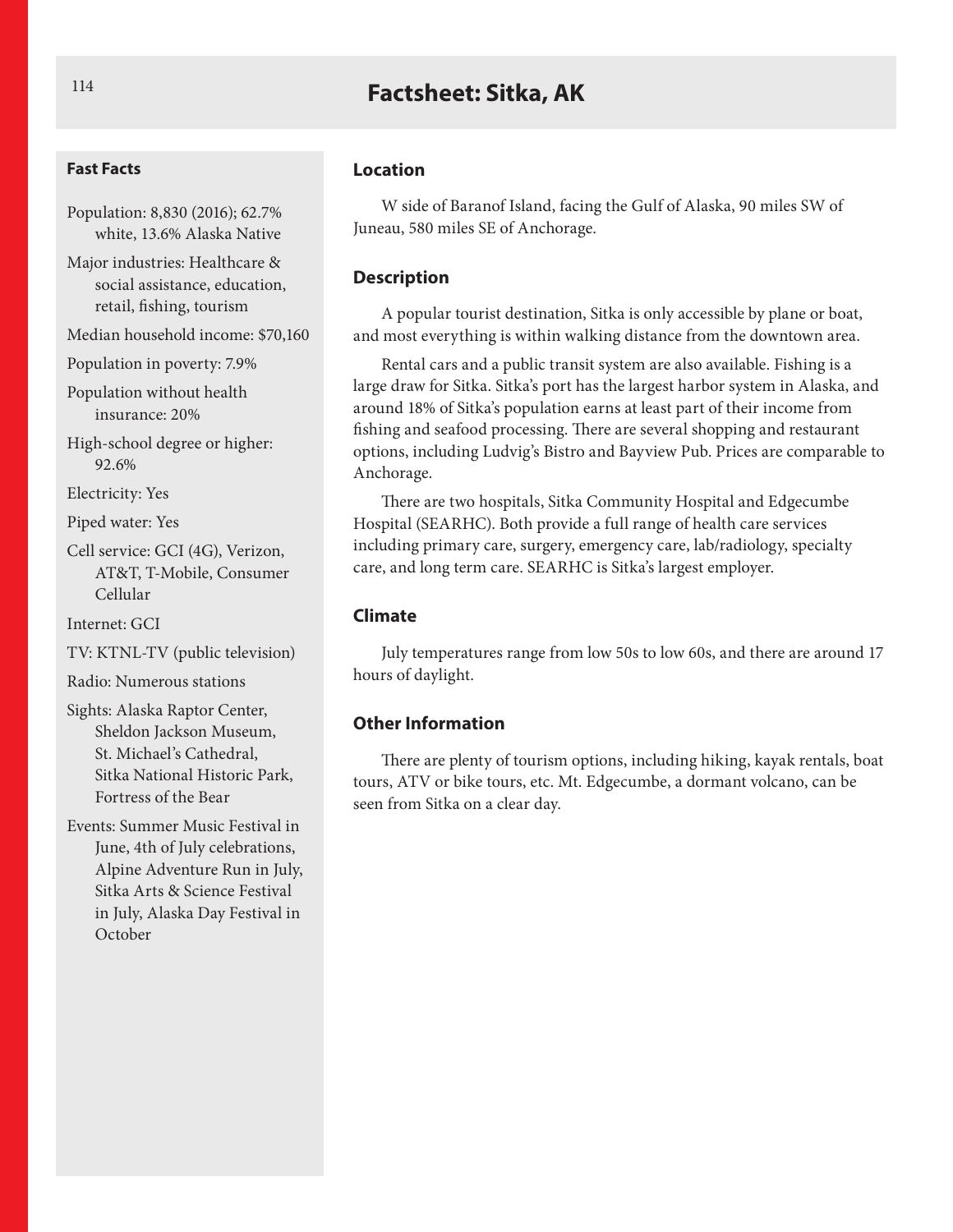In the Alaskan panhandle, 88 miles N of Juneau, 500 miles E of Anchorage, 500 miles S of the Arctic Circle.

## **Description**

A small port town in the Inside Passage, Skagway grew wildly during the Klondike gold rush in 1896 and much of its late-nineteenth century architecture has been reconstructed. Its population doubles in the summer to accommodate the one million cruise ship tourists that visit each year. It is accessible by road via the Klondike Highway, with bus service to Whitehorse, and is also a major ferry terminal. During the summer the White Pass and Yukon Route railway takes tourists into Canada and back.

Because of the massive number of tourists, there are plenty of shopping and dining options, though costs are high. Much of the town has a wild west feel about it, with frequent historic tours and reenactments. There are rental cars, shuttles, and a seasonal transit system available. There is also a library and a recreation center.

Skagway is served by Dahl Memorial Clinic, the only primary health clinic in the area. The facility is usually staffed by 3 NPs and 3 MAs and is open Monday through Friday year-round with limited Saturday hours during summer. The clinic also operates after hours in emergency situations. The borough is also served 24/7 by local EMS. Individuals in need of dire medical attention are transported by air via helicopter or air ambulance to Bartlett Regional Hospital in Juneau (45-minute flight).

## **Climate**

July temperatures range from low 50s to high 60s, with 18 hours of daylight.

### **Other Information**

The Chilkoot Trail, "the world's longest outdoor museum," offers hikers 33 miles of hiking, half in Alaska and half in Canada. There are many other trails to explore. Five times a day during the summer, National Park Service rangers lead a free, 45-minute walking tour of the historic district.

#### **Fast Facts**

Population: 1,088 (2016); 75% white, 11% Asian

Major industries: Transportation & warehousing, retail, tourism

Median household income: \$64,853

Population in poverty: 4.4%

Population without health insurance: 16.8%

High-school degree or higher: 96.5%

Electricity: Yes

Piped water: Yes

Cell service: GCI (4G network), Verizon, AT&T, T-Mobile, Consumer Cellular

Internet: GCI

TV: None

- Radio: KHNS (public radio); KINY (adult contemporary)
- Sights: Klondike Gold Rush National Historical Park, Chilkoot Trail, White Pass & Yukon Route Railroad, Arctic Brotherhood Hall, Harding Glacier, Davidson Glacier

Events: Numerous in summer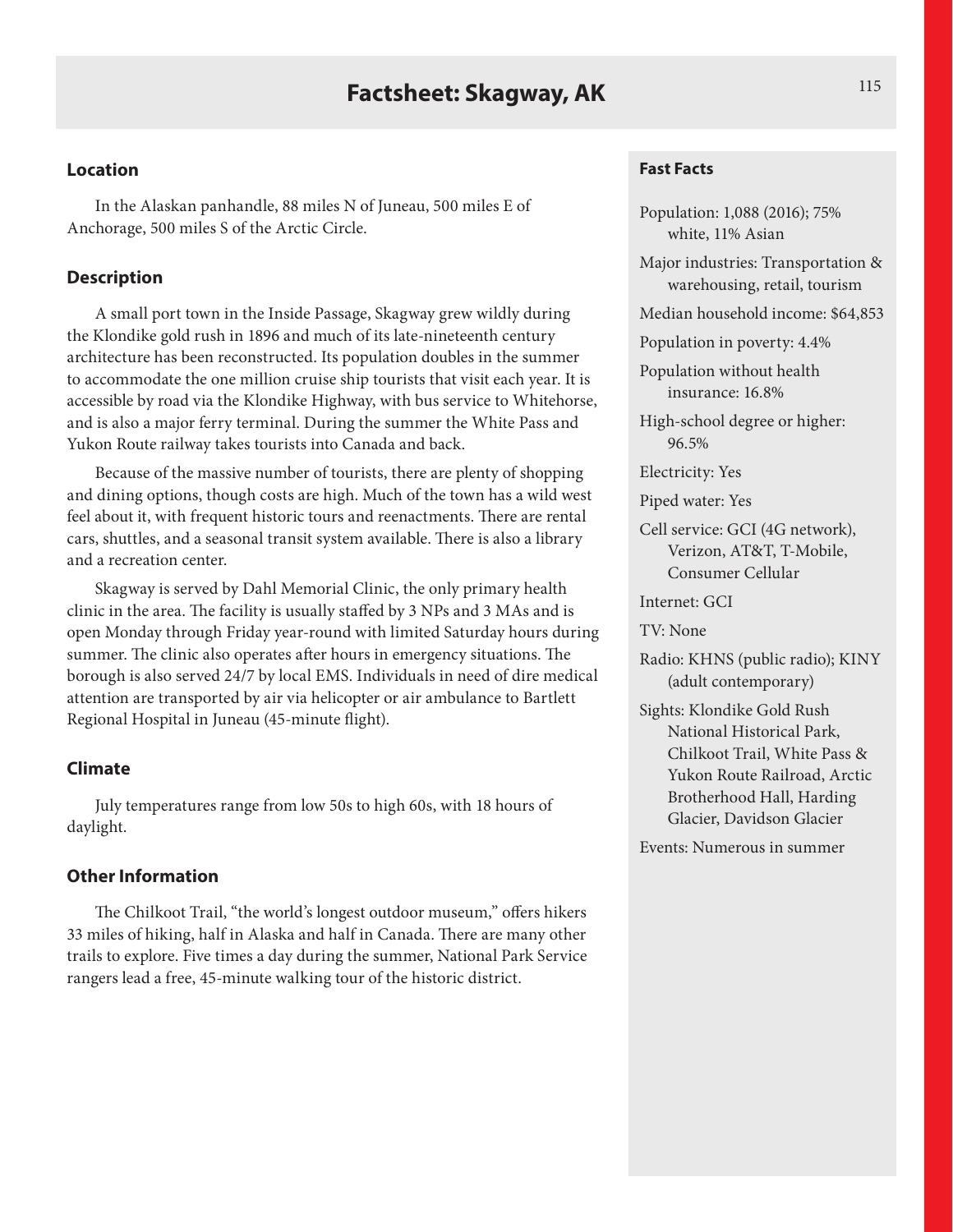# **Factsheet: Soldotna, AK**

#### **Fast Facts**

Population: 4,544 (2015); 75% white

Major industries: Tourism, government

Median household income: \$63,068

Population in poverty: 3.4%

Population without health insurance: 18.1%

High-school degree or higher: 92.7%

Electricity: Yes

Piped water: Yes

Cell service: AT&T, Consumer Cellular, GCI, T-Mobile

Internet: GCI

TV: Numerous Anchorage stations

Radio: KKIS-FM (contemporary); KPEN-FM (country); KSLD (sports); KSRM (talk); KDLL (public radio); KOGJ (Christian); KWHQ-FM (country); numerous Anchorage stations

Sights: Kenai National Wildlife Refuge; Farmers markets on Tuesday, Wednesday and Saturday

Events: Peninsula Winter Games in January; Frozen River Fest in February; Birding Festival in May; River Festival, Music Festival in June; Progress Days, Kenai River Quilt Tour, Salmonfest in July; Beer Festival in August

#### **Location**

Kenai Peninsula, 60 miles SW of Anchorage. The Kenai River empties into Cook Inlet a few miles NW of downtown.

#### **Description**

Soldotna is a service and retail center for the surrounding area, wellconnected to the rest of the state via a major highway. During the summer it attracts fishermen and RV-ers from all over North America. The town has all the goods and services of a typical small town in the lower 48, though prices are somewhat higher. Public transit is available on-call. Commercial establishments line the Sterling Highway, with medium-density residential neighborhoods NW of the highway and scattered subdivisions in all directions.

Healthcare is provided by Central Peninsula Hospital and some private clinics. CPH is a 50-bed general hospital with numerous specialty services, including foot-and-ankle, urology, neurology and orthopedics, among others.

#### **Climate**

The climate is similar to Anchorage's, with average July temperatures between the mid 40s and the mid 60s. Summer skies are generally clear. On July 1 Soldotna receives 18 hours of daylight, falling to 16 hours on July 31.

## **Other Information**

Soldotna is on the Kenai River, so be prepared for mosquitoes. Hiking and water sports are major activities in the surrounding area, but be bearaware.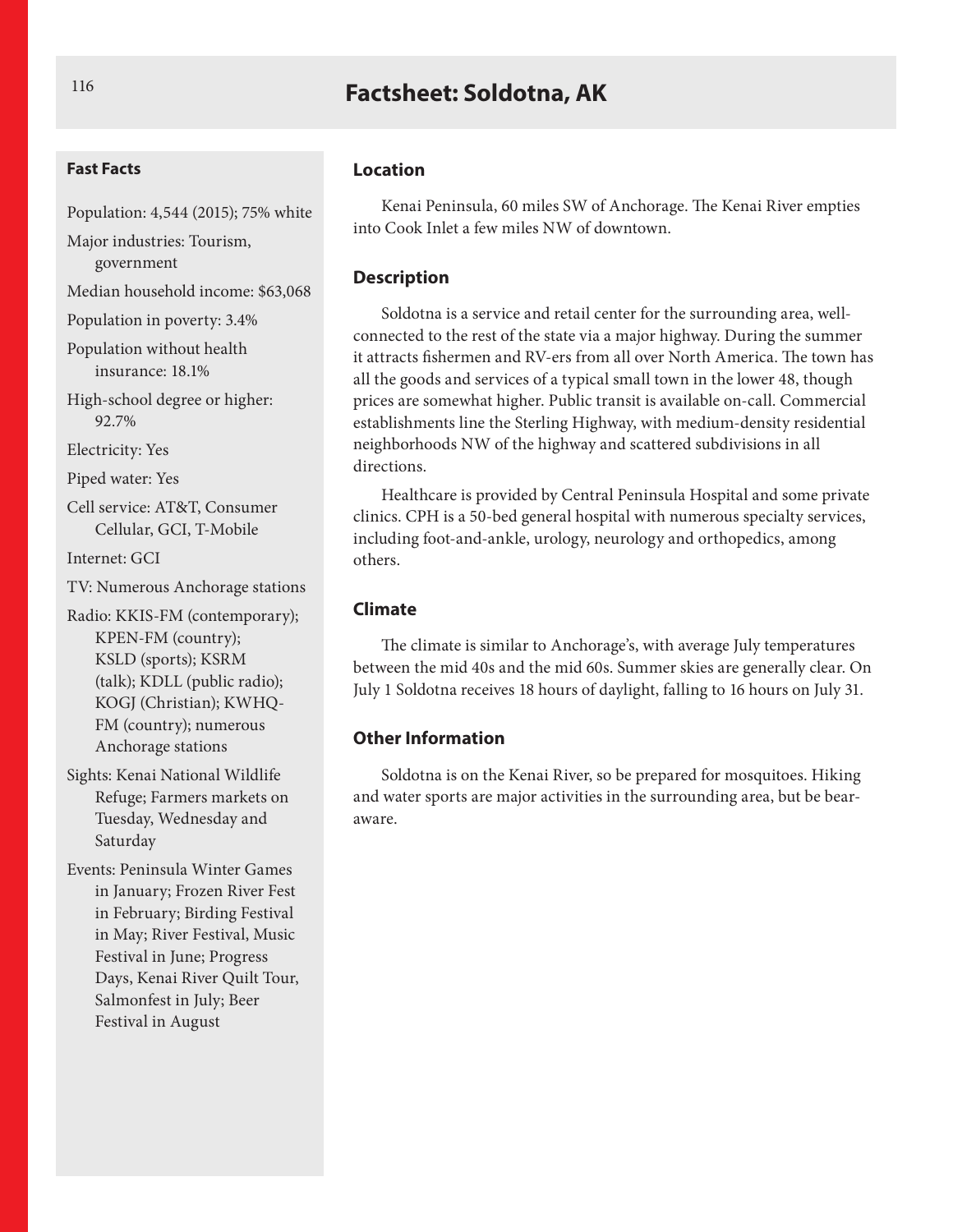Just off the Parks Highway, 80 miles N of Anchorage, 60 miles SSE of Denali.

## **Description**

Talkeetna is the jumping-off point for tourists visiting (or climbing) Denali. It is connected to the Parks Highway via the Talkeetna Spur Road and has a stop for the Alaska Railroad. The town caters heavily to tourists, with a variety of restaurants, gift shops, outdoor adventure companies and flightseeing operations. Prices are high.

Healthcare is provided by the Sunshine Community Health Center, a few miles south of the main town. Sunshine is an urgent-care clinic with facilities for radiology, lab analysis, emergency care, dental care, family health and behavioral health. It maintains a transit connection to healthcare facilities in Wasilla and Willow.

## **Climate**

Talkeetna's weather is affected by the close presence of Denali, which is often shrouded in mist. The town itself receives little rain. Average July temperatures are between the high 40s and the high 60s but the extremes can be much hotter or colder, so pack a variety of clothing. On July 1 Talkeetna has 20 hours of daylight, falling to 17 hours on July 31.

## **Other Information**

There are free movie showings on Fridays.

Outdoor activities are a major part of Talkeetna's economy, but practice good wilderness awareness and watch out for bears.

## **Fast Facts**

Population: 772 (2015); 88% white Major industries: Tourism Median household income: \$56,094 Population in poverty: 11.0% Population without health insurance: 36.2% High-school degree or higher: 90.5% Electricity: Yes Piped water: Yes Cell service: AT&T, Consumer Cellular, GCI (2G network), T-Mobile, Verizon Internet: GCI TV: None Radio: KTNA (local/public radio) Sights: Denali Events: Numerous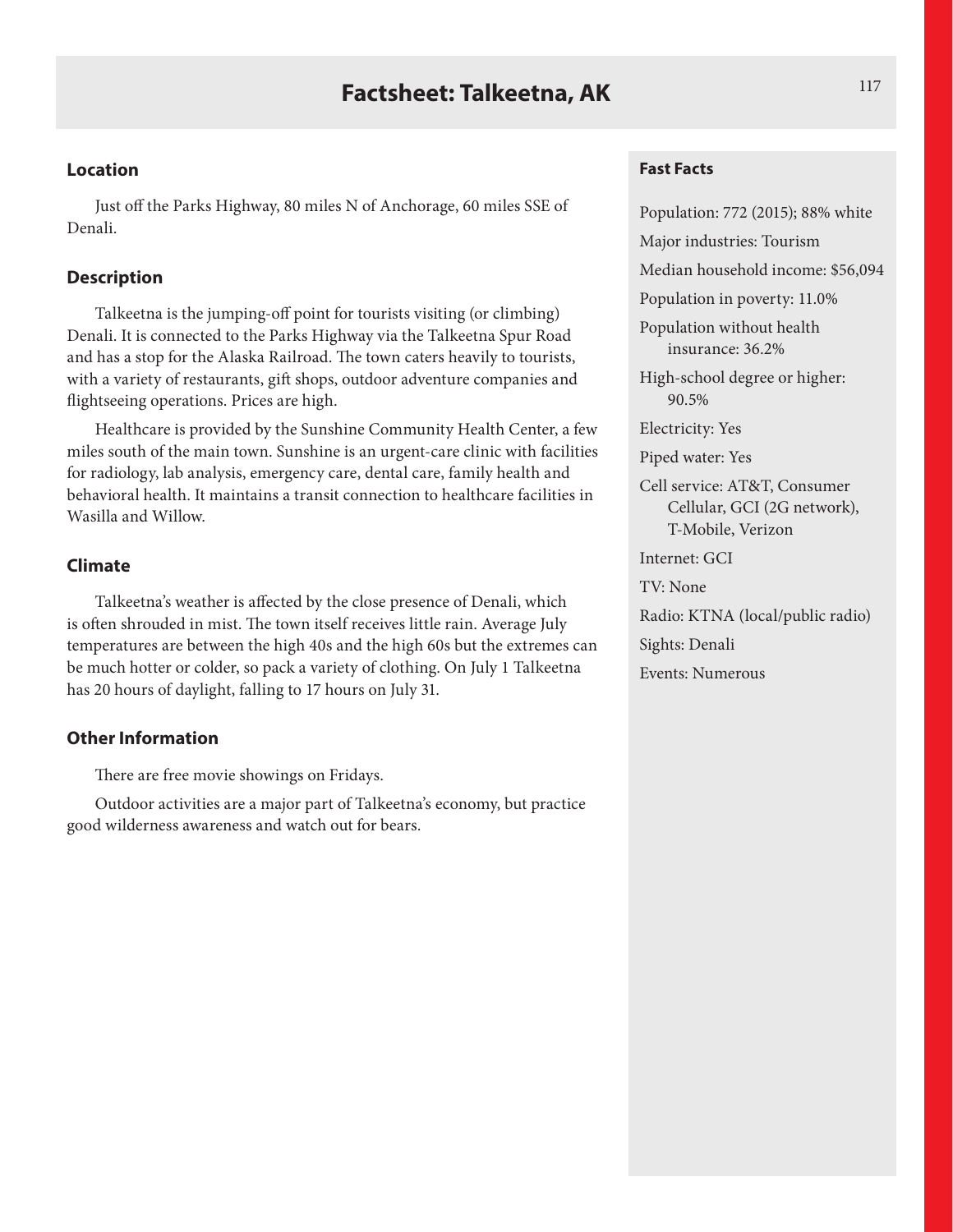## **Factsheet: Tanana, AK**

#### **Fast Facts**

Population: 258 (2016); 78% Athabaskan, 11% white Major industries: Subsistence hunting and gathering Median household income:: \$45,313 Population in poverty: 5.4% Population without health insurance: 61.7% High-school degree or higher: 81.6% Electricity: Yes Piped water: Yes Cell service: GCI (2G network) Internet: Satellite only TV: None Radio: KTYU (Public radio) Sights: Yukon River Events: Spirit Camp for kids in July

#### **Location**

Merging of the Tanana and Yukon Rivers, 130 miles WNW of Fairbanks, 280 miles NNW of Anchorage.

#### **Description**

Tanana is a small native village on the north shore of the Yukon River. In the late 1800s the town acquired extensive public facilities, including a school, hospital, post office and telegraph station. Tanana's population has been declining since 1970 and public services have been reduced accordingly.

In 2016 a dirt road was completed from Manley Hot Springs to within six miles of Tanana. The road ends on the south shore of the river and a boat is required for crossing. The airport offers service to Fairbanks and some small villages. During the summer barges move up and down the Yukon. Most residents get around by walking; there are no taxis or rental cars.

The school building includes a gym and the public library, which offers free wi-fi during open hours (wi-fi shuts off automatically at closing). There are no restaurants except Riverside Grill, which is only open for large events. There is one grocery store and one convenience store. Prices are extremely high.

Healthcare is provided by the Tanana Health Clinic, operated by the Tanana Chiefs Conference (TCC). The clinic shares the facilities of the old hospital (which closed in 1982) with the counseling center, tribal office and elders' residence. The clinic is staffed by Community Health Aides yearround and offers X-rays, laboratory services, basic checkups and a pharmacy.

#### **Climate**

Tanana is located in the interior region of Alaska, which means it experiences great temperature variation. Average temperatures in July are in the 60s and 70s, but extremes can be much hotter or colder. The village has a desert-like climate, with only 12 inches of precipitation in an average year. On July 1 Tanana receives 21 hours of daylight, declining to 18 hours on July 31.

### **Other Information**

Many residents travel by 4-wheeler in summer. Practice good wilderness safety if leaving the town. During the summer residents make heavy use of the basketball court and are currently forming a baseball team.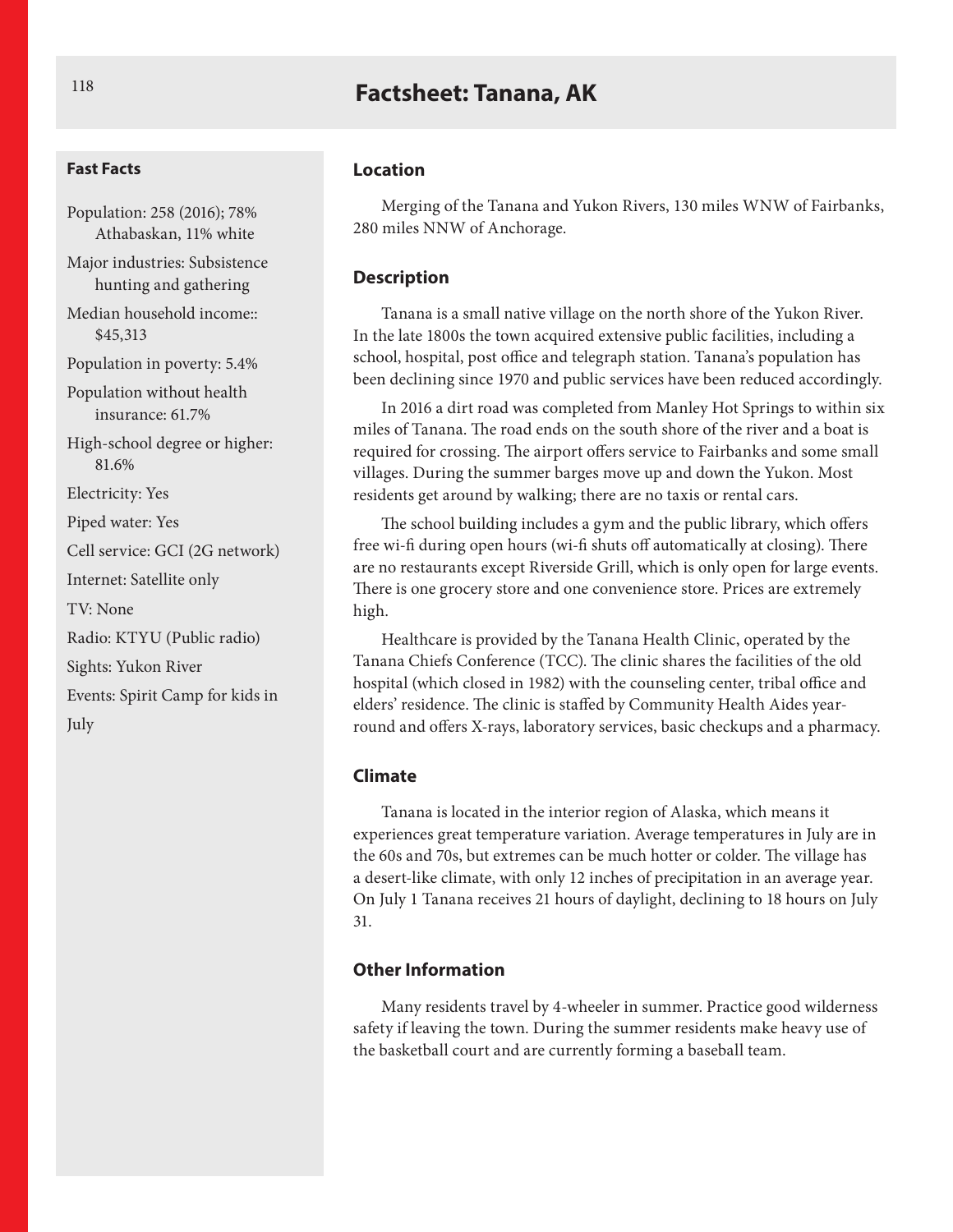In the southeast interior region, Tok lies on a plain of the Tanana Valley. It is 270 miles NE from Anchorage, 175 miles SE from Fairbanks, 220 miles S of the Arctic Circle.

## **Description**

Tok lies at an important junction of the Alaska Highway and the Glenn Highway and is the trade center for several surrounding Athabascan Native villages.

It is a small town without many entertainment options. There is a small convenience store called Three Bears, and a few restaurants including Fast Eddy's and Jen's Thai. There is also a hardware store and a small community library, which offers wi-fi. The library is open seven days a week but only for a couple of hours per day. Prices are moderately high.

The Tok Clinic provides basic medical care for the area. Emergency care is provided at the clinic, and patients needing further treatment are typically airlifted to Fairbanks.

## **Climate**

There are around 19 hours of daylight in July, and temperatures range from low 50s to low 70s.

#### **Other Information**

The nearby gold-panning town of Chicken, AK is a fun day trip. Eagle Trail State Recreational Area is also only 16 miles away from Tok.

#### **Fast Facts**

Population: 1,331 (2010); 72% **White** 

Major industries: Construction, healthcare & social assistance, accommodation & food service

Median household income: \$59,018

Population in poverty: 19%

Population without health insurance: 20%

High-school degree or higher: 92%

Electricity: Yes

Piped water: Yes

Cell service: GCI (2G network), Verizon, AT&T, T-Mobile, Consumer Cellular

Internet: GCI

TV: None

Radio: KUAC (public radio); KUDU (religious)

Sights: Mainstreet Visitors Center, Tetlin Wildlife Refuge Headquarters

Events: Tok Race of Champions Sled Dog Race in March, Chickenstock Music Festival in June, 4th of July celebrations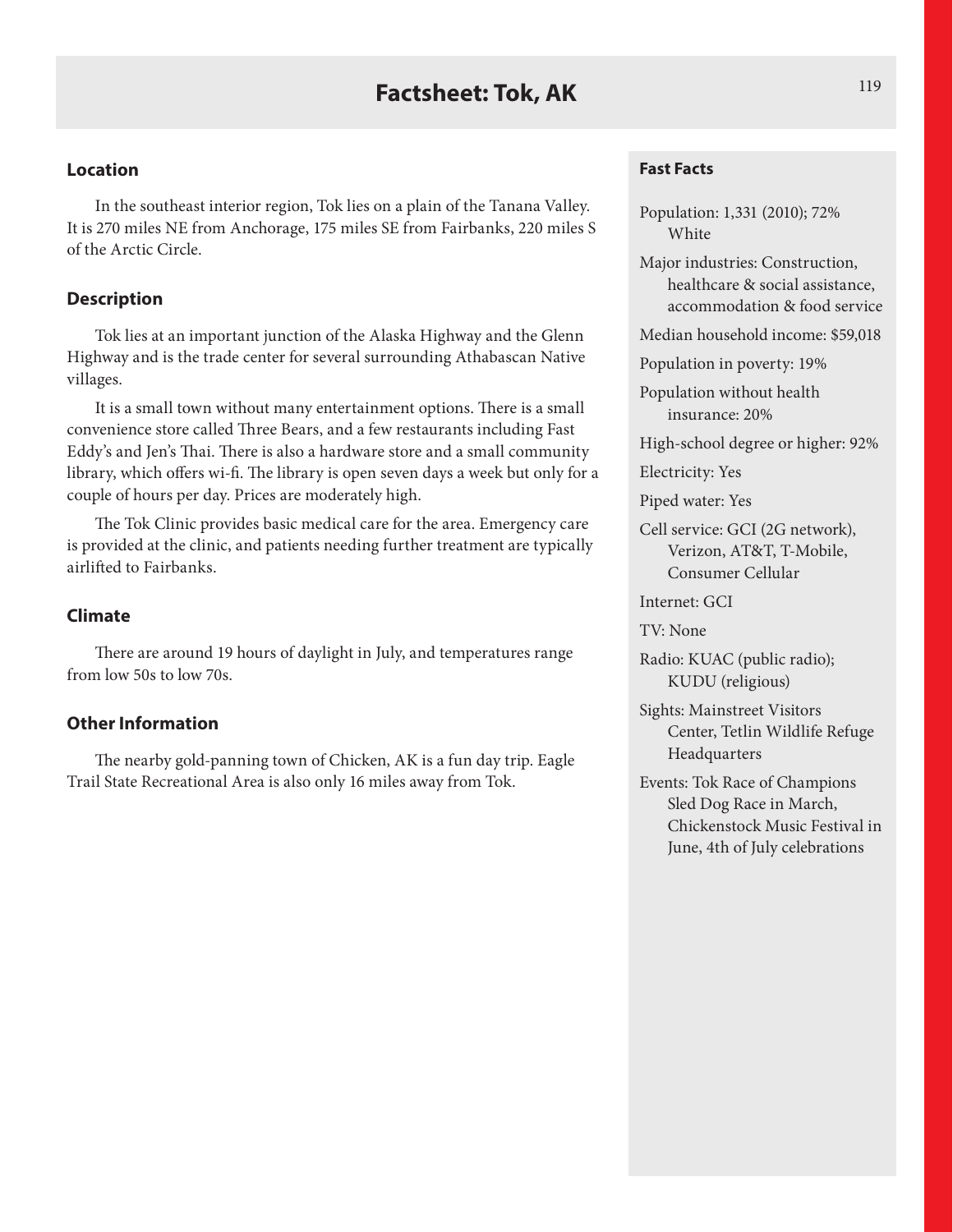# **Factsheet: Unalaska, AK**

#### **Fast Facts**

Population: 4,437 (2016); 44% Asian, 29% White, 11% Hispanic

Major industries: Manufacturing, transportation & warehousing, retail, fishing

Median household income: \$92,083

Population in poverty: 6.5%

Population without health insurance: 18%

High-school degree or higher: 86.7%

Electricity: Yes

Piped water: Yes

Cell service: GCI (2G network), T-Mobile

Internet: GCI

TV: None

Radio: WJSO (religious); KUCB (public radio); KSKA (public radio)

Sights: Makushin Volcano, Museum of the Aleutians

Events: 4th of July celebrations, Heart of the Aleutians Festival in August, Unalaska Triathlon in September, Pumpkin Plunge in October, Music in the Park series in the summer

#### **Location**

In the Aleutian Islands, 800 miles SW of Anchorage.

#### **Description**

Accessible only by plane and water, Unalaska is the largest city of the Aleutian Islands and is divided between the coasts of Unalaska and Amaknak Islands. Its economy is based on commercial fishing and marine transportation. Dutch Harbor, connected to Unalaska by a bridge, is a center for the crab fishing industry and is the largest fisheries port in the U.S. by volume caught.

There is an extensive sidewalk system and most places are accessible by walking. The town has two grocery stores, two wholesale grocers and several dining options. There is a library, which offers free wi-fi, and a community center (known as the PCR) that offers a pool and a variety of athletic opportunities. Prices are extremely high.

Iliuliuk Family & Health Services, Inc. (IFHS) operates the local clinic, providing the community of Unalaska and the fishing fleet of the Bering Sea with comprehensive primary medical care, behavioral health care and dental care. Specialists make visits to Unalaska, and there is also a native clinic and several chiropractic clinics.

#### **Climate**

July temperatures range from mid-40s to high 50s. It is often foggy, with around 16 hours of daylight in the summer.

#### **Other Information**

Unalaska was a hotspot during WWII, and visitors can hike to explore various historic sites.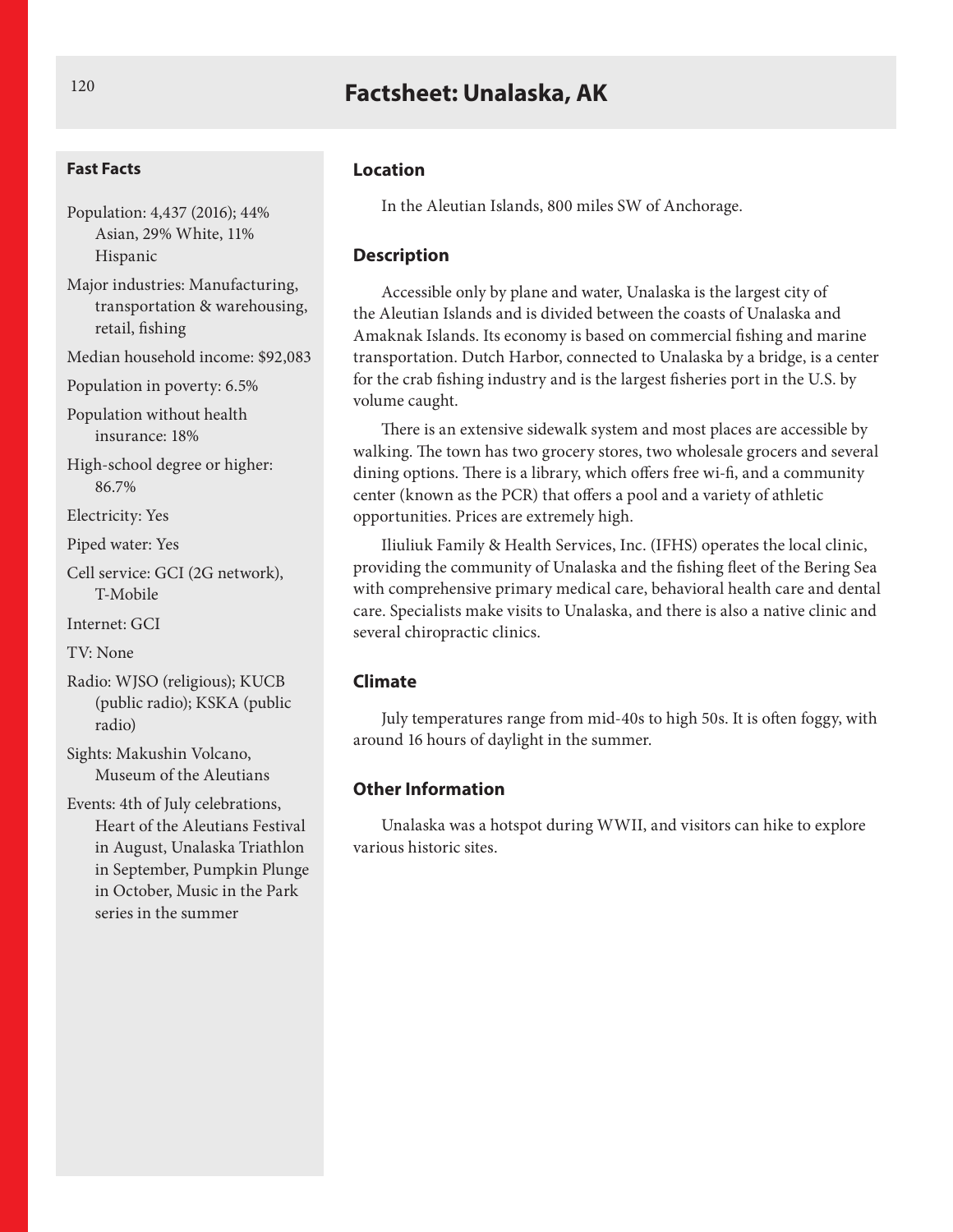On the eastern side of Prince William Sound, 110 miles E of Anchorage, 250 miles S of Fairbanks.

#### **Description**

One of the most important ports in Alaska, Valdez is known for commercial and sport fishing. It is an oil port as it is at the southern end of the Alaska Pipeline. The town lies at the end of the Richardson highway and is also served by large ferries. The only regularly-scheduled flights are to Anchorage, but the airport also serves charters.

It is known for its natural scenery, including five glaciers and many waterfalls. During the summer the town is overrun with tourists and wild rabbits. There are several shopping options, including a Safeway, and many restaurants, including Old Town Burgers and The Fat Mermaid. The public library offers internet access (note: the library was closed for remodeling in early 2018 but expected to reopen before summer). Prices are comparable to Anchorage's.

There are two clinics in Valdez—Valdez Medical Clinic and Providence Valdez Medical Center. Providence is an 11 bed critical access hospital and has 10 long-term care beds, with facilities for treating behavioral health. Patients with dire health concerns are flown to Anchorage for treatment.

### **Climate**

July temperatures range from high 40s to mid-60s, with 17 hours of daylight. Valdez is the snowiest city in the U.S., with an average annual snowfall of almost 300 inches, but it is relatively dry in summer.

## **Other Information**

A tour of Prince William Sound allows visitors to see glaciers, whales, mountain goats, sea otters, seals, etc. Guided raft trips are also available to go by the waterfalls of Keystone Canyon. There are camping spots in the mountains nearby.

#### **Fast Facts**

Population: 3,862 (2016); 74% White, 9% Alaska Native

Major industries: Fishing, government, transportation & warehousing

Median household income: \$80,357

Population in poverty: 7%

Population without health insurance: 12.8%

High-school degree or higher: 96.7%

Electricity: Yes

Piped water: Yes

Cell service: GCI (3G), Verizon, AT&T, T-Mobile, Consumer Cellular

Internet: GCI

TV: None

- Radio: WJSO (religious); KCHU (public radio); KVAK (country)
- Sights: Thompson Pass, Chugach National Forest, Columbia Glacier, Meares Glacier, Keystone Canyon
- Events: Fireweed 400 bike race in July, Last Frontier Theatre Conference in June, Valdez Rock Fest in June